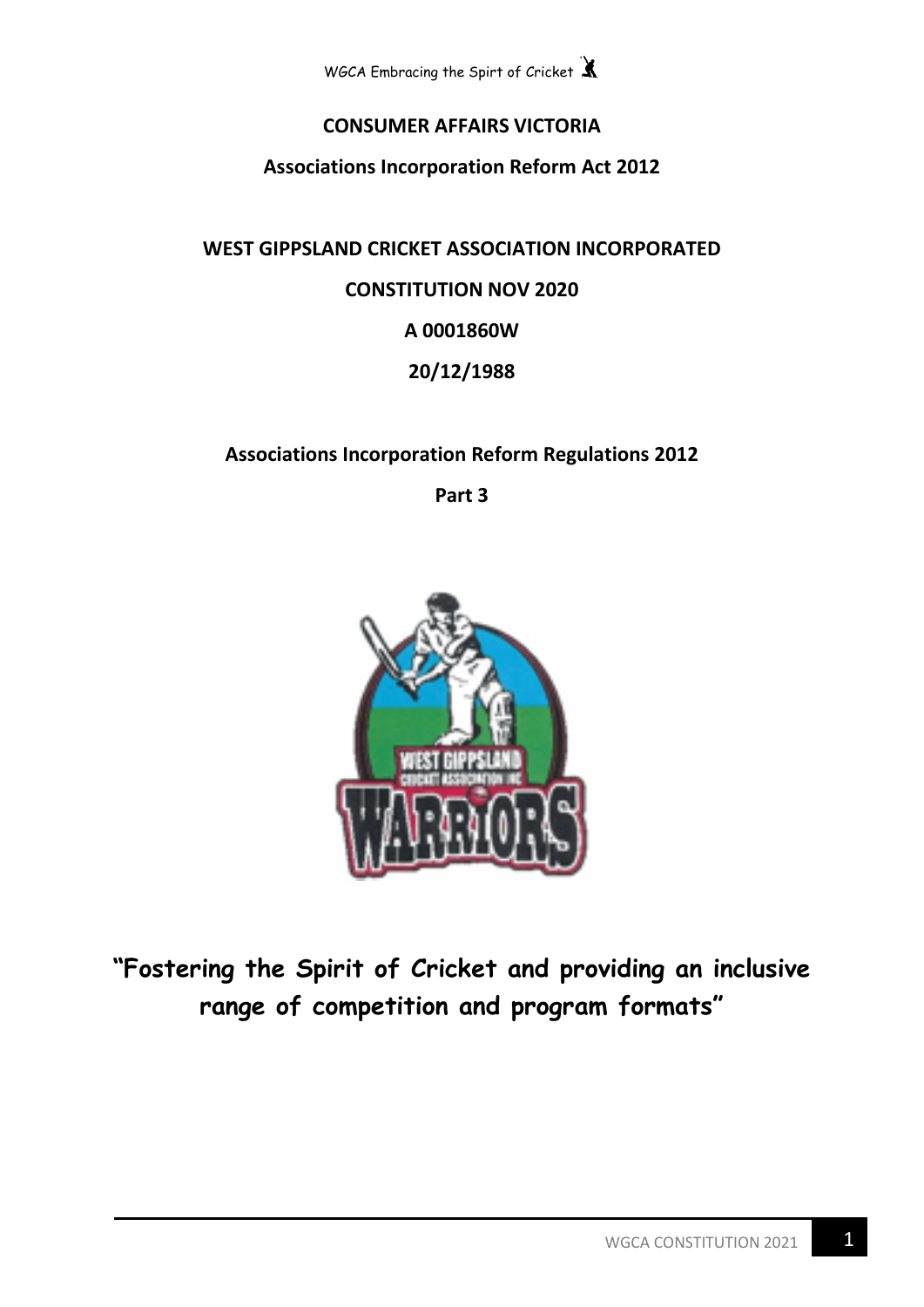| <b>INDEX</b>    |                                                                      | <b>PAGES</b> |
|-----------------|----------------------------------------------------------------------|--------------|
| C <sub>1</sub>  | <b>NAME AND COLOURS</b>                                              | 3            |
| C <sub>2</sub>  | <b>AIM AND PURPOSE</b>                                               | 3            |
| C <sub>3</sub>  | <b>GOVERNANCE</b>                                                    | 3            |
| C <sub>4</sub>  | THE BOARD OF MANAGEMENT                                              | 3            |
| C <sub>5</sub>  | DUTIES OF THE BOARD OF MANAGEMENT                                    | 4            |
| C <sub>6</sub>  | DUTIES OF THE BOARD OF MANAGEMENT<br><b>MEMBERS (OFFICE BEARERS)</b> | 5            |
| C <sub>7</sub>  | DUTIES OF THE APPOINTED OFFICERS<br>OF THE ASSOCIATION               | 10           |
| C <sub>8</sub>  | <b>COMMITTEES / SUB-COMMITTEES</b>                                   | 13           |
| C <sub>9</sub>  | <b>GOVERNANCE OF JUNIOR CRICKET</b><br>(Junior Management Committee) | 14           |
| C <sub>10</sub> | <b>MEMBERSHIP</b>                                                    | 15           |
| C <sub>11</sub> | ANNUAL GENERAL MEETING OF DELEGATES                                  | 17           |
| C <sub>12</sub> | <b>AFFILIATION MEETING OF DELEGATES</b>                              | 18           |
|                 | C 13 CLUB DELEGATES / PRESIDENTS MEETINGS                            | 18           |
| C <sub>14</sub> | <b>FINES and PENALTIES</b>                                           | 19           |
| C <sub>15</sub> | <b>DICIPLINARY ACTION</b>                                            | 19           |
| C <sub>16</sub> | <b>GREIVENANCE PROCEDURE</b>                                         | 21           |
| C 17            | <b>FINANCIAL MATTERS</b>                                             | 22           |
| C <sub>18</sub> | <b>CUSTODY OF RECORDS</b>                                            | 23           |
| C <sub>19</sub> | <b>INTERPRETATION Of RULES</b>                                       | 24           |
| C <sub>20</sub> | <b>WINDING UP and CANCELLATION</b>                                   | 24           |
| C <sub>21</sub> | <b>ALTERATIONS OF RULES</b>                                          | 24           |
| C <sub>22</sub> | <b>ADOPTION DATE</b>                                                 | 25           |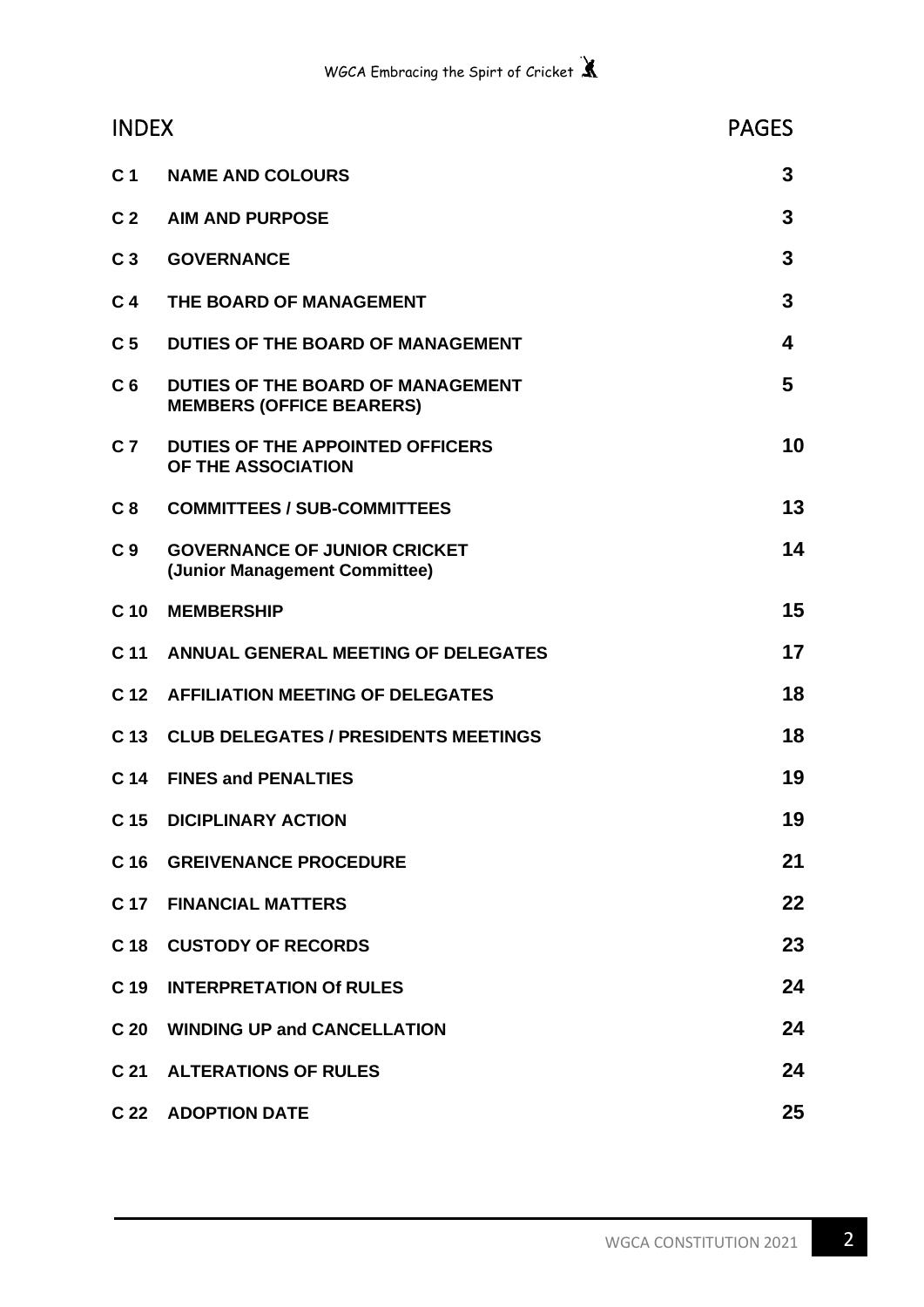# **WGCA CONSTITUTION August 2021**

## **C 1 NAME, and COLOURS**

- 1.1 The name of the Association shall be the West Gippsland Cricket Association Incorporated (A0001860W) and shall be affiliated with the Victorian Country Cricket League, with Cricket Victoria and Cricket Australia being our governing bodies.
- 1.2 The Association colours will be Red and White.

## **C 2 AIM and PURPOSE**

## **2.1 Aim:**

**The West Gippsland Cricket Association aims to foster the Spirit of Cricket and provide an inclusive range of competition and program formats for the region.**

## **2.2 Purpose:**

The Purposes of West Gippsland Association are to:

- a) Conduct, promote, and administer cricket, operating as a Not For Profit Organisation and embracing the values of "The Spirit of Cricket".
- b) Advance cricket in the local area through development programs and the acquisition of relevant grants and or funds.
- c) Provide a safe, inclusive, and quality sporting / volunteer /spectator experience for its members.

## **C 3 GOVERNANCE**

- 3.1 The Association shall be governed by meetings of the club Delegates/ Presidents and by its Board of Management and its Committees.
- 3.2 FINANCIAL YEAR

The financial year of the WGCA is each period of 12months ending on the  $30<sup>th</sup>$  of April.

## **C 4 THE BOARD OF MANAGEMENT**

- 4.1 The Board of Management shall consist of a President, Vice President- Senior Cricket, Secretary, Treasurer, Junior Cricket Manager. Female Cricket Manager and Fixtures Coordinator and West Gippsland Cricket Umpires Association (WGCUA) Umpires Representative.
- 4.2 The President, Vice President, Secretary, and the Treasurer shall be the Executive members of the Board of Management.
- 4.3 All positions on the Board of Management shall be elected at the Annual General Meeting and all elected members shall hold a 2-year term of office with half of positions declared vacant at each AGM.
	- Refer to C11 AGM of Delegates
	- a) A Board Member may be re-elected
	- b) A Board Member may resign from the Board of Management by written notice addressed to the board.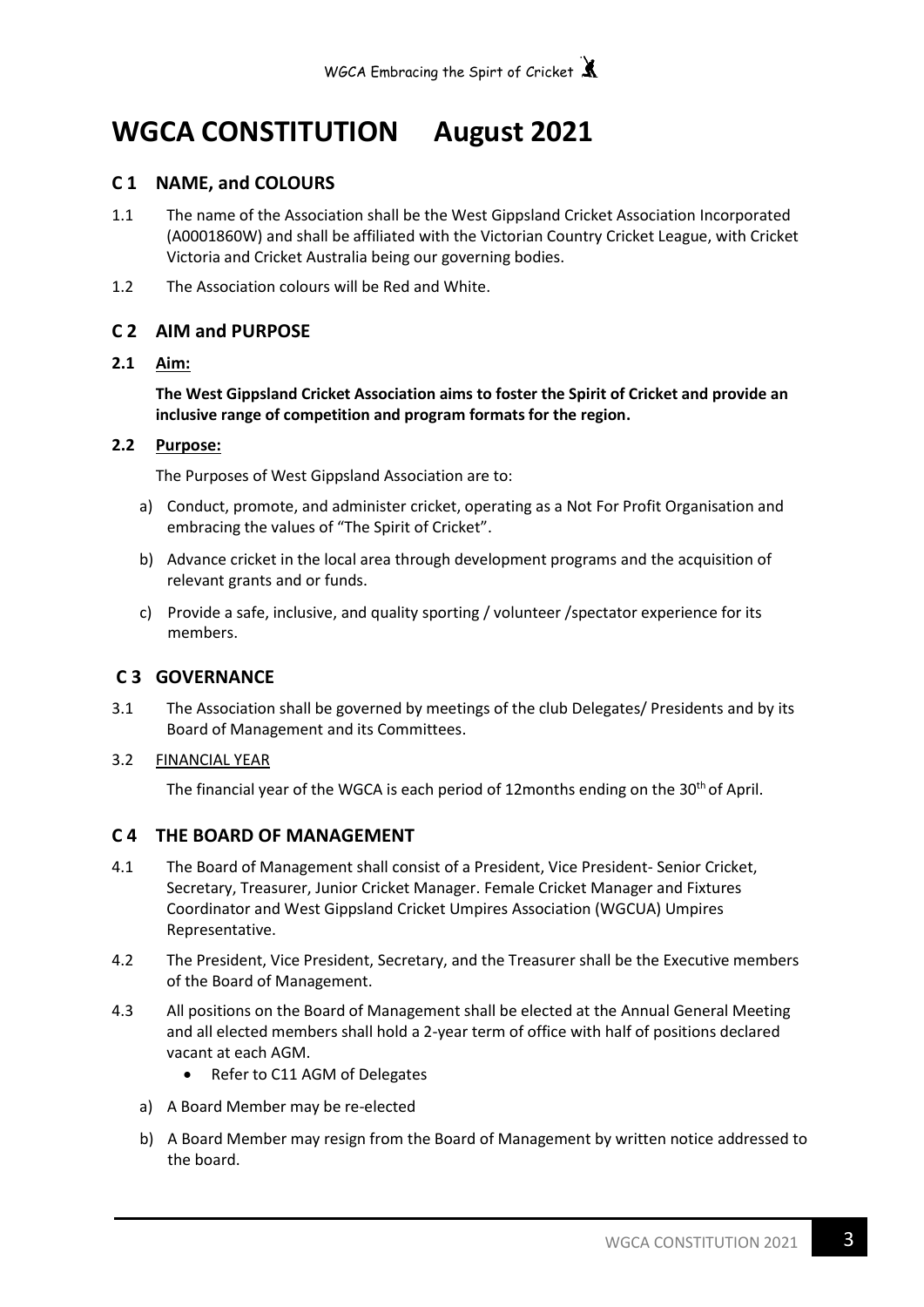- 4.4 A member of the Board of Management may be dismissed from office by a two thirds majority of the clubs present at a delegates meeting convened for the purpose after 21 days written notice of a Special Resolution is given to all member clubs stating the reasons for their dismissal.
- 4.5 Members of the Board of Management are ineligible to be club delegates but may move, second and speak but not vote at any delegates meetings.
- 4.6 The Board of Management is collectively responsible for ensuring that the WGCA complies with the Associations Incorporation Reform Act 2012 and that the individual Board Members comply with the WGCA Constitution, Rules, By-Laws, and Policies.
- 4.7 Board of Management members shall exercise their powers and discharge their duties:
	- a) with reasonable care and diligence
	- b) in good faith in the best interest of the WGCA
	- c) for proper purpose
- 4.8 CONFLICT OF INTEREST:
	- a) A Board Member who has a material personal interest in a matter being considered at a Board Meeting must disclose the nature and extent of that interest.
	- b) The Member must not:
		- be present while the matter is being considered at the meeting
		- vote on the matter

## 4.9 MEMBERS PROTECTION

- a) All members of the WGCA Board of Management are required to have current WWCC. • Refer to By-Law Working With Children Check
- b) All members of the WGCA Board of Management shall sign a Members Protection Declaration.
- 4.10 FILLING CASUAL VACANCIES
- 4.10.1 The Committee may appoint an eligible member of the Association to fill a position on the Committee that—
	- (a) Has become vacant
	- (b) Was not filled by election at the last Annual General Meeting.
- 4.10.2 If the position of Secretary becomes vacant, the Committee must appoint a member to the position within 14 days after the vacancy arises.
- 4.10.3 The Board of Management may continue to act despite any vacancy in its membership.
- 4.11 HONORARIUM

 In recognition of volunteer services performed in these positions the Board of Management at its discretion may bestow an honorarium, to be set at the first Boarding Meeting after the AGM.

## **C 5 DUTIES OF THE BOARD OF MANAGEMENT**

- 5.1 The duties of the Board of Management shall be:
- 5.5.1 Shall meet at least four times during the cricket season and to meet at such times and places as required to conduct urgent business of the Association.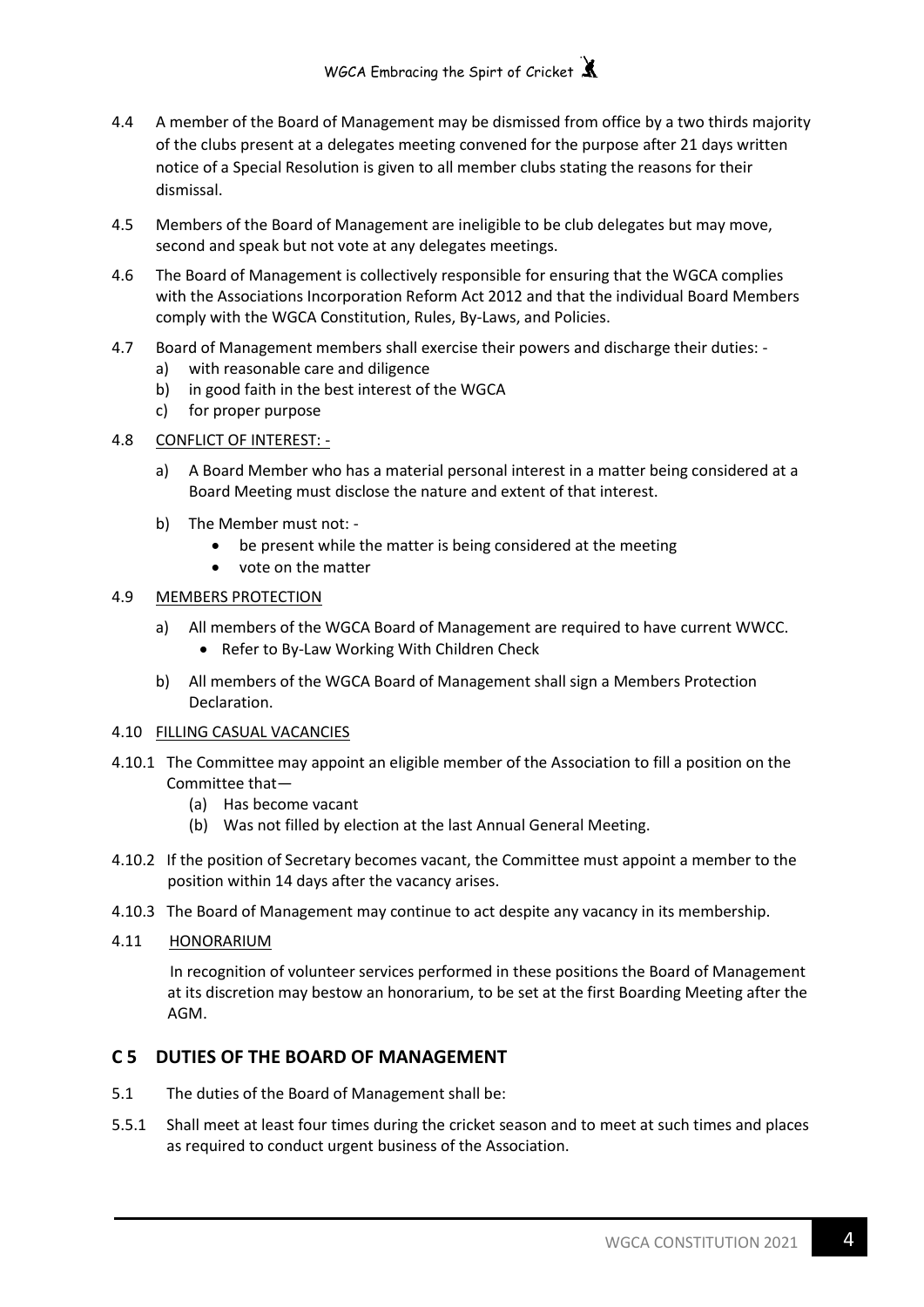- a) Any individual Club President may attend any meeting of the Board of Management to discuss any issue so long as the matter has been submitted in writing to the Secretary of the Association at least 48 hours prior to the scheduled meeting.
- 5.5.2 The Executive committee shall meet on a regular basis throughout the year at such times and places as required to conduct urgent business of the Association.
- 5.5.3 The Quorum for Board of Management and Executive meetings shall be one more than half of the members elected or appointed.
	- a) A board member may be taken as present at a meeting using technology that allows clear and simultaneous communication with members.
- 5.5.4 Shall confirm the broad strategic directions of the WGCA and monitor the performance of the association to ensure it achieves these goals and has effective systems in place by maintaining and reviewing a current and relevant Strategic Plan.
- 5.5.5 Shall deliberate upon disputes, complaints, disciplinary matters and appeals.
- 5.5.6 To consider any matter raised by any club delegate as in C13 Delegates/Club President Meetings.
- 5.5.7 To appoint a chairperson to each Committee and ratify nominated member of all Committees.
	- Refer to C8 Committees
- 5.5.8 To appoint a MyCricket Manager, Rules Liaison Officer, Umpire's Advisor and Child Safety Officer/Member Protection Information Officer at the first Board of Management meeting after the AGM and to determine any honorarium amount that any named positions may be entitled to.
	- Refer to C7 Duties of the Appointed Officers of the Association
- 5.5.9 Shall perform any other duties as requested by the President, the Board of Management or Executive Members.

## **C 6 DUTIES OF THE BOARD OF MANAGEMENT MEMBERS (Office Bearers)**

## **6.1 PRESIDENT**

- 6.1.1 The President is responsible to the Board of Management for the leadership, direction, and coordination of the activities of the WGCA, subject to approval from the Board.
- 6.1.2 Shall be the spokesperson and public face in the community of the WGCA.
- 6.1.3 Shall liaise with affiliated and parent organisations (VCCL, CV & CA) and local government.
- 6.1.4 Shall coordinate the Board of Management and its Executive.
- 6.1.5 Shall act as the chairperson at all Board of Management, Executive and Delegates meetings of the WGCA.
- 6.1.6 The President shall have a vote, and in the case of an equality of votes, shall have a casting vote, at all meetings of the Board of Management and its Executive committee, but may not vote at any meetings of club Delegates/Presidents.
- 6.1.7 Shall prepare and present a President's Report at the A.G.M.
- 6.1.8 Shall develop and ensure a succession plan is always in place.
- 6.1.9 Refer to C4 The Board of Management and C5 Duties of the Board of Management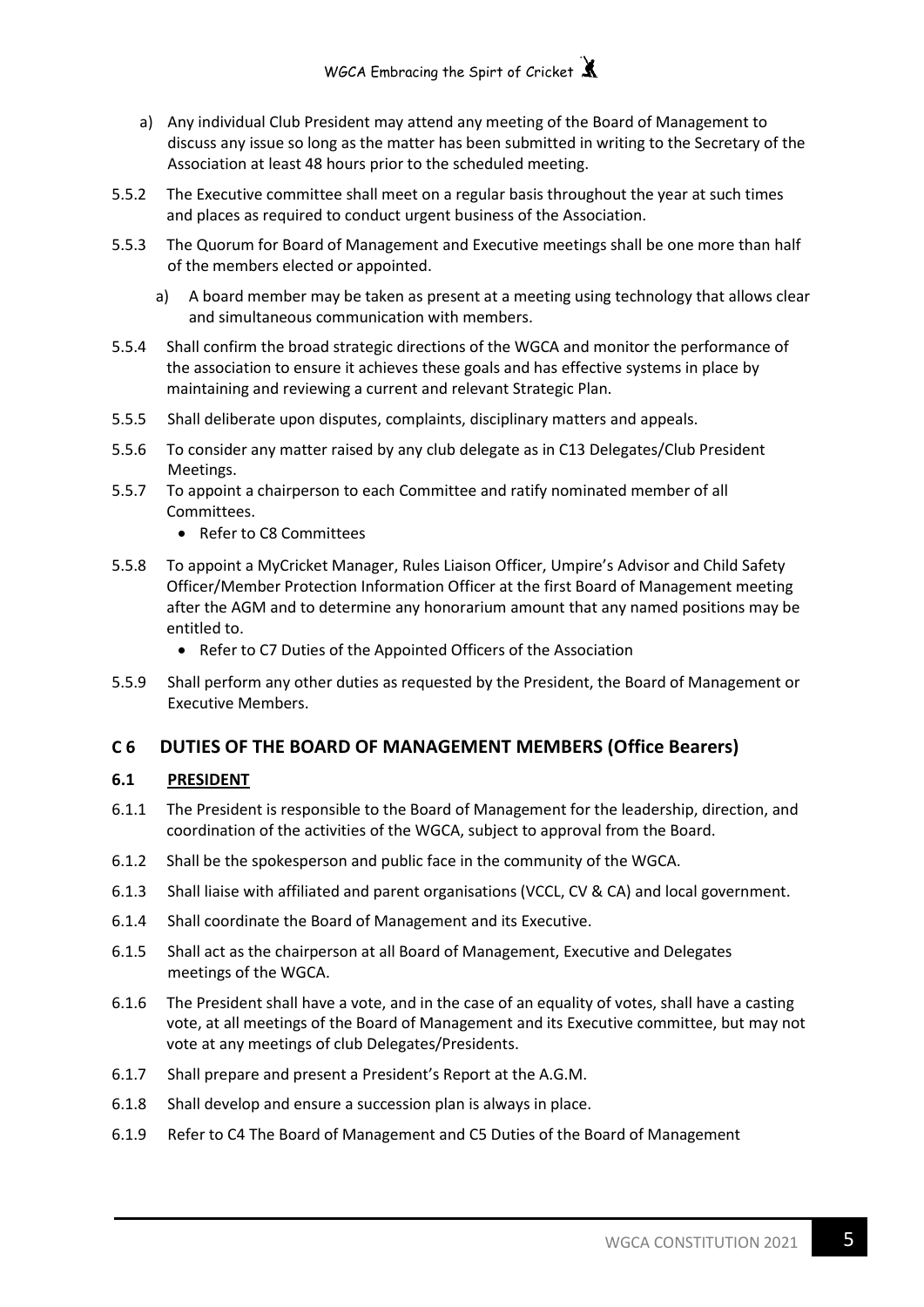## **6.2 VICE PRESIDENT- SENIOR CRICKET**

- 6.2.1 Is responsible to the Board of Management for effective conduct and governance of all Senior Cricket operations of the WGCA, subject to approval from the Board.
- 6.2.2 Shall substitute for the President in the absence of the President.
- 6.2.3 Shall be responsible for the coordination of Senior Cricket Competitions and Representative Cricket including Inter-league Match's and recommendations for coach/team manager appointments for Inter-league teams to the Board of Management.
- 6.2.4 Shall be the Chairperson of the Senior Cricket Committee.
- 6.2.5 Shall report in writing and verbally to the Board of Management, at all scheduled Board meetings on all business of Senior Cricket.
- 6.2.6 Shall act as Administrator on WGCA Facebook and Website.
- 6.2.7 Shall prepare and present a Senior Cricket Report at the A.G.M.
- 6.2.8 Refer to C4 The Board of Management and C5 Duties of the Board of Management.

## **6.3 SECRETARY**

- 6.3.1 Is responsible to the Board of Management for the key administration and organisation requirements of the WGCA, subject to approval from the Board.
- 6.3.2 Shall manage all inward and outwards correspondence for the Association and take the appropriate action required, seeking approval from the Board when required.
- 6.3.3 Shall convene all Board of Management/Executive, AGM, Affiliation Meeting and Club Delegates/Presidents meetings in accordance with: -
	- C11 Annual General Meeting of Delegates
	- C12 Affiliation Meeting of Delegates
	- C13 Club Delegates/Presidents
- 6.3.4 Shall prepare and distribute an agenda for all Board of Management/Executive, AGM, Affiliation and Club Delegates/Presidents meetings.
- 6.3.5 Shall record and keep on file the Minutes of all Board of Management/Executive, AGM, Affiliation and Club Delegates/Presidents meetings and will circulate them within 14 days of the meeting to all members of those meetings and to any others that the Board of Management &/or its Executive determines.
- 6.3.6 The Minutes shall record:
	- a) The names of members in attendance at the meeting
	- b) The business considered at the meeting
	- c) Any resolution on which a vote is taken and the result of the vote
	- d) All Financial Reports received.
- 6.3.7 Shall receive a copy of the minutes from all sub-committee meetings to be kept on file and circulate as directed by the Board of Management/Executive.
- 6.3.8 Shall manage the WGCA email system and keep it up to date with each club's recipients.
- 6.3.9 Shall act as Administrator on WGCA Facebook Pages and Websites.
- 6.3.10 Shall manage production, maintenance, printing, and circulation of WGCA Publications, including but not limited to: -
	- WGCA Constitution, Rules, By-Laws, and Policies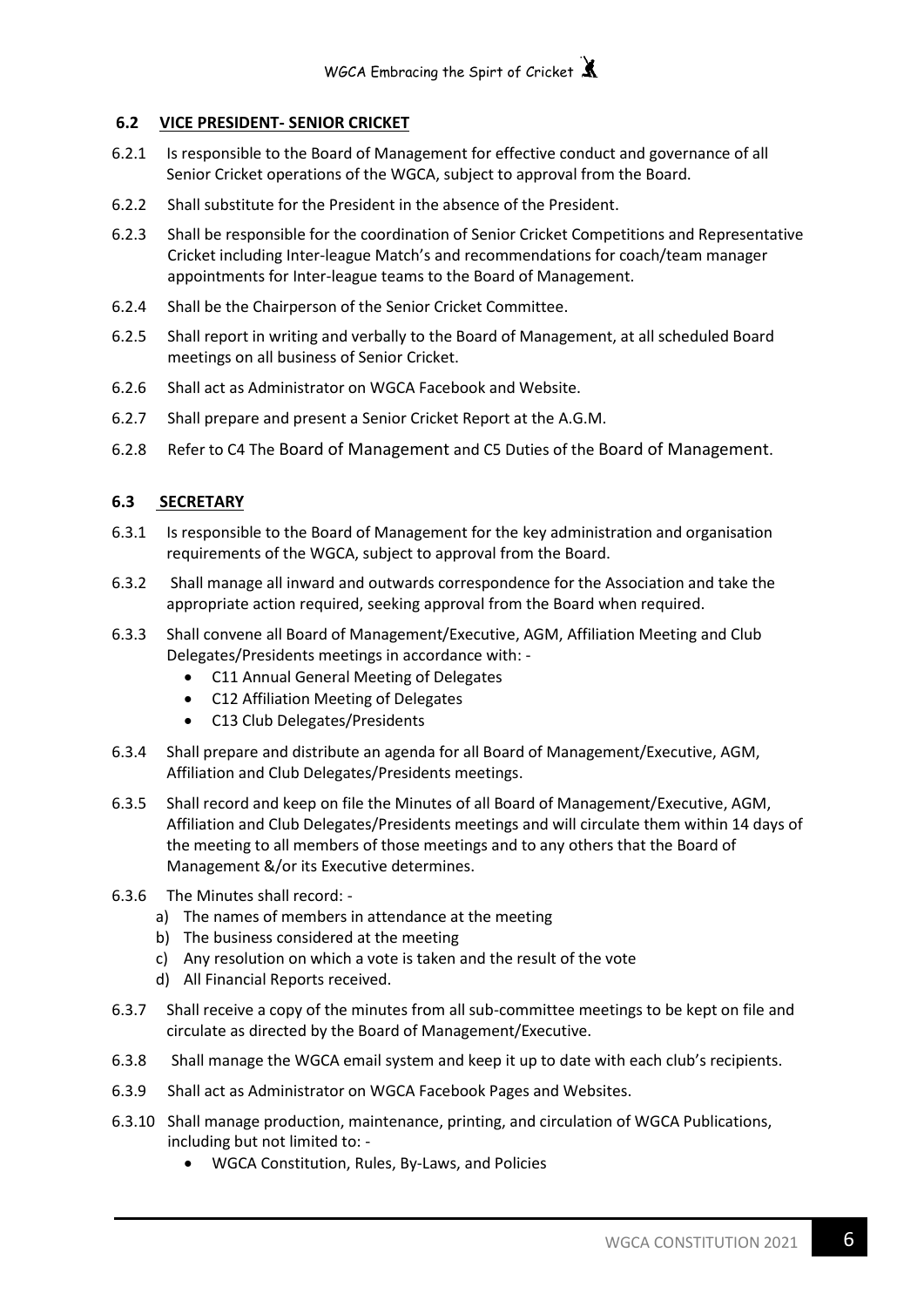- WGCA Seasonal Directory
- WGCA Annual Report
- 6.3.11 Shall renew WGCA Insurance Registration yearly via MyCricket and retain on file current Certificate of Currency.
- 6.3.12 Shall perform any duty or function required under the Associations Incorporation Reform Act 2012 including:
	- a) Shall have an online CAV Account.
	- b) Shall be responsible for lodging documents of the association with the Registrar of Incorporated Associations (Consumer Affairs Victoria).
		- Annual Statement within a month of the AGM
		- Application to Change Rules of WGCA
		- Notification change of WGCA Registered Address
	- c) Shall give to the Registrar of Incorporated Associations notice of their appointment within 14 days after the appointment
- 6.3.13 Refer to C4 The Board of Management, C5 Duties of the Board of Management and C19 Custody & Inspection of Books and Records.

## **6.4 TREASURER -**

- 6.4.1 Is responsible to the Board of Management for the management of the financial affairs of the WGCA, subject to approval from the Board.
- 6.4.2 The Treasurer must:
	- a) Receive all moneys paid to or received by the Association and issue receipts for those moneys in the name of the Association.
	- b) Ensure that all moneys received are paid into the account of the Association within 5 working days after receipt.
	- c) Make any payments authorised by the Board or by a Club Delegates Meeting from the Association's funds.
	- d) Ensure cheques are signed by at least 2 committee members and that:
		- The 2 signatures must not be directly related
		- At least 3 authorised signatures be listed with each bank
	- e) Ensure Electronic Banking Transactions are authorised by a  $2^{nd}$  Board Member, typically the Secretary.
	- f) Present a list of all accounts for payments at Board of Management or Executive Meetings for approval before they are paid.
	- g) Send out monthly statements to any customer
- 6.4.3 The Treasurer must:
	- a) Ensure that the financial records of the Association are kept in accordance with the Act.
	- b) Coordinate the preparation of the Financial Statements of the Association and their certification by the Committee prior to their submission to the Annual General Meeting of the Association.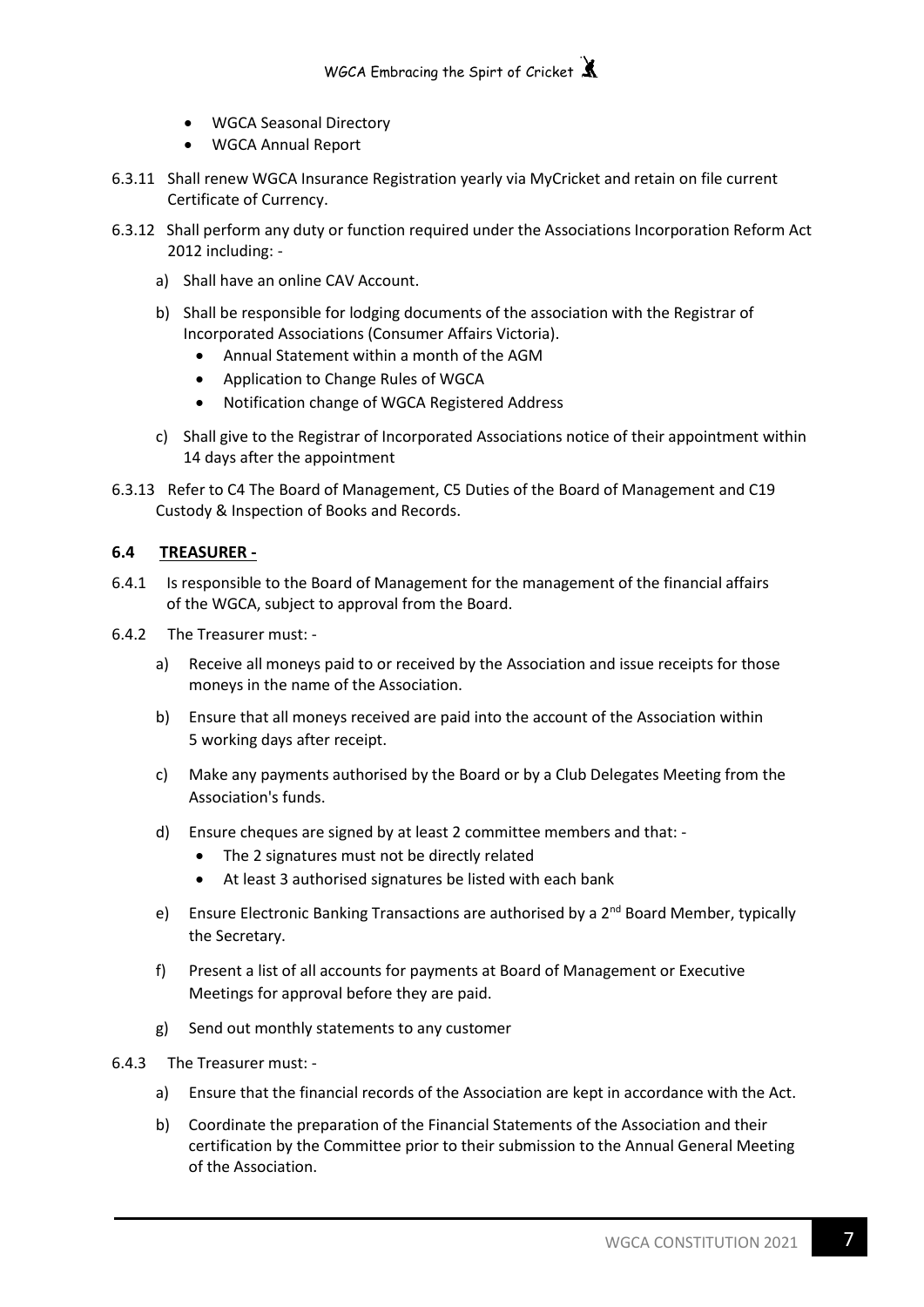- Refer to C18 Financial Matters
- c) The Treasurer must ensure that at least one other committee member has access to the financial records of the Association.
- 6.4.4 Shall report in writing and verbally to all Board of Management, Executive and Club Delegates meetings on the state of the Association's finance. This report shall include:
	- a) A statement of outstanding finances.
	- b) A statement of all revenue received, and all accounts paid since the previous Board of Management, Executive or Club Delegates Meeting.
		- Including a list of debtors and creditors
		- A bank reconciliation statement
- 6.4.5 Shall present a budget for the forthcoming season to a Board of Management meeting held prior to the Affiliation meeting for approval.
	- a) The budget, once approved by the Board of Management, shall be sent to all member clubs at least 7 days prior to the Affiliation meeting.
		- Refer to C11 Affiliation Meeting
- 6.4.6 Refer to C4 The Board of Management Refer to C5 Duties of the Board of Management Refer to C18 Financial Matters

## **6.5 FIXTURES COORDINATOR**

- 6.5.1 Is responsible to the Board of Management for the coordination of the WGCA Competition grading, fixturing and ground allocation requirements, subject to approval of the Board.
- 6.5.2 Shall be Chairperson of the Fixtures Committee.
	- Refer to C 12 Committees
- 6.5.3 Shall be responsible for constructing a timetable of fixtures and venues for all competitions (Senior, Women's, Juniors and Girls) matches including finals.
	- a) Liaise with WGCA Clubs, Casey, and Cardinia Councils to determine ground availability.
		- Refer to By-Law Finals
- 6.5.4 Shall grade Senior, Women's, Junior, and Girls Teams into relevant Competitions, based on nominations from Clubs.
	- Refer to By-Law Gradings and Junior Rule Competition Gradings
- 6.5.5 Shall create and publish all Senior, Women's, Junior, Girls and Twenty20 Fixtures on MyCricket and update any changes that occur during the season.
	- Refer to Senior Rules Forfeits
- 6.5.6 Shall coordinate the Twenty20 competition.
	- Refer to By-Law Kookaburra Cup
- 6.5.7 Shall assist clubs in locating alternative grounds where a designated ground becomes unavailable.
	- Refer to Senior Rules Changes of Venue
- 6.5.8 Refer to C4 The Board of Management and C5 Duties of the Board of Management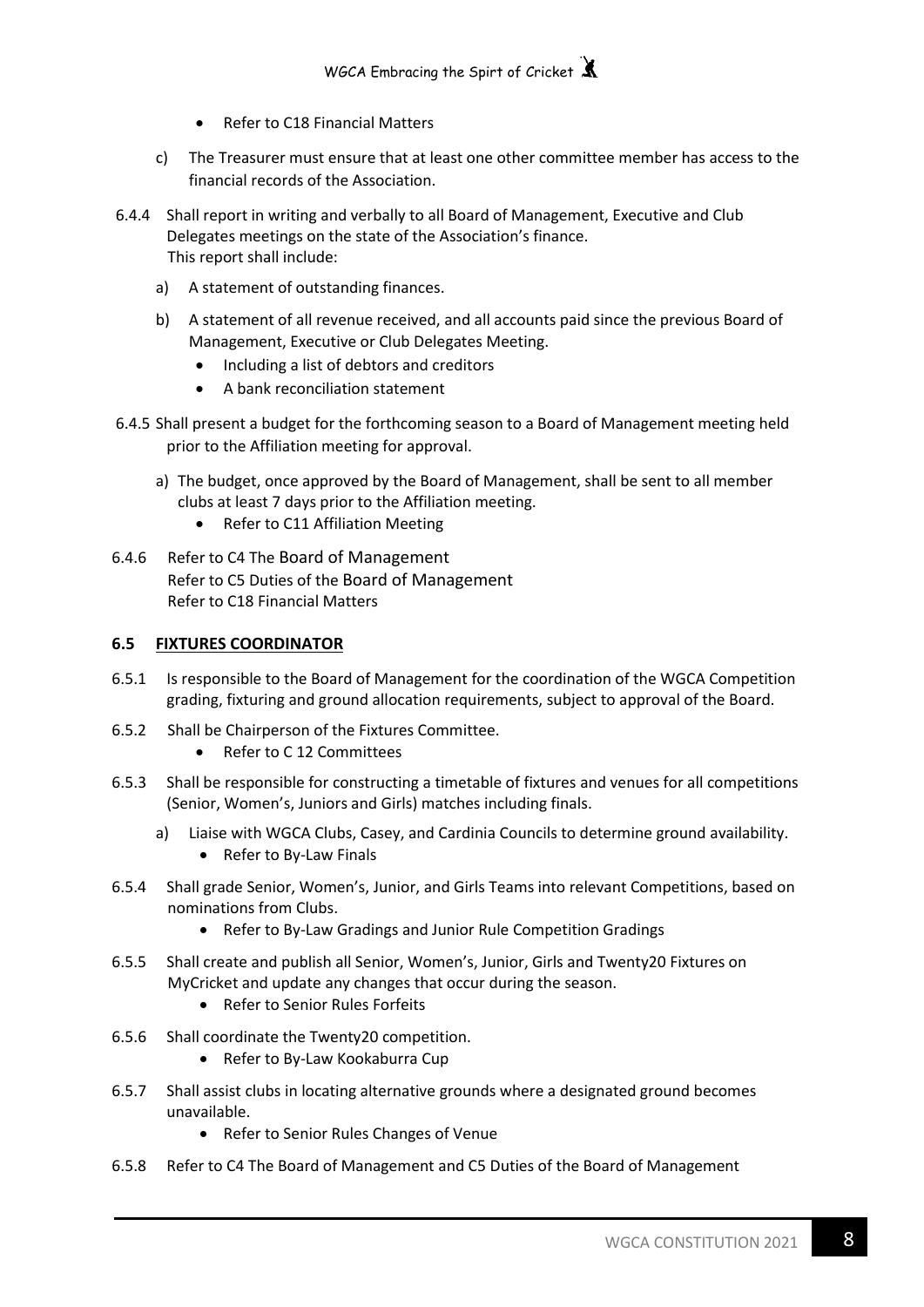## **6.6 JUNIOR CRICKET MANAGER**

- 6.6.1 Is responsible to the Board of Management for the effective conduct and governance of all Junior Cricket operations of the WGCA, working collaboratively with the Junior Management Committee subject to approval from the Board of Management in accordance with C9 Governance of Junior Cricket.
- 6.6.2 Shall be the Chairperson of the Junior Management Committee.
- 6.6.3 Shall convene Junior Management Committee Meetings, prepare, and distribute an agenda and Minutes, ensuring a copy of minutes are forwarded to the WGCA Secretary.
	- Refer C6 Duties of Secretary
- 6.6.4 Shall work closely and collaboratively with the Female Cricket Manager.
- 6.6.5 Shall convene Junior Coordinator Meetings, prepare, and distribute an agenda and Minutes of Meetings.
	- Refer C6 Duties of Secretary
- 6.6.6 Shall act as Administrator on WGCA Junior Facebook Pages and Websites.
- 6.6.7 Shall report in writing and verbally to the Board of Management, at all scheduled Board meetings on all business of Junior Cricket.
- 6.6.8 Shall prepare and present a Junior Cricket Report at the A.G.M.
- 6.6.9 Refer to C4 The Board of Management and C5 Duties of the Board of Management.

## **6.7 FEMALE CRICKET MANAGER**

- 6.7.1 Is responsible to the Board of Management for the effective conduct and governance of all Junior Girls/Women's Cricket operations of the WGCA, working collaboratively with the Junior Girls Committee subject to approval from the Board of Management, in accordance with C9 Governance of Junior Cricket
- 6.7.2 Shall coordinate all Junior Girls/Women's Competitions and Representative Cricket including Inter-league Match's and appointment of coaches/team managers for all Inter-league teams.
- 6.7.3 Shall work closely and collaboratively with the Junior Cricket Manager.
- 6.7.4 Shall report in writing and verbally to the Board of Management, at all scheduled Board meetings on all business of female cricket.
- 6.7.5 Shall be a member of the Junior Management Committee.
- 6.7.6 Shall be the Chairperson of the Junior Girls Committee.
	- Refer to C8 WGCA Sub-Committees.
- 6.7.7 Shall act as Administrator on WGCA Junior Facebook Pages and Websites.
- 6.7.8 Refer to C4 The Board of Management and C5 Duties of the Board of Management.

## **6.8 WGCUA UMPIRES REPRESENTATIVE**

6.8.1 The West Gippsland Cricket Umpires Association is responsible to the Board of Management for effective conduct and governance of all Official Umpiring operations of the WGCA, subject to approval from the Board.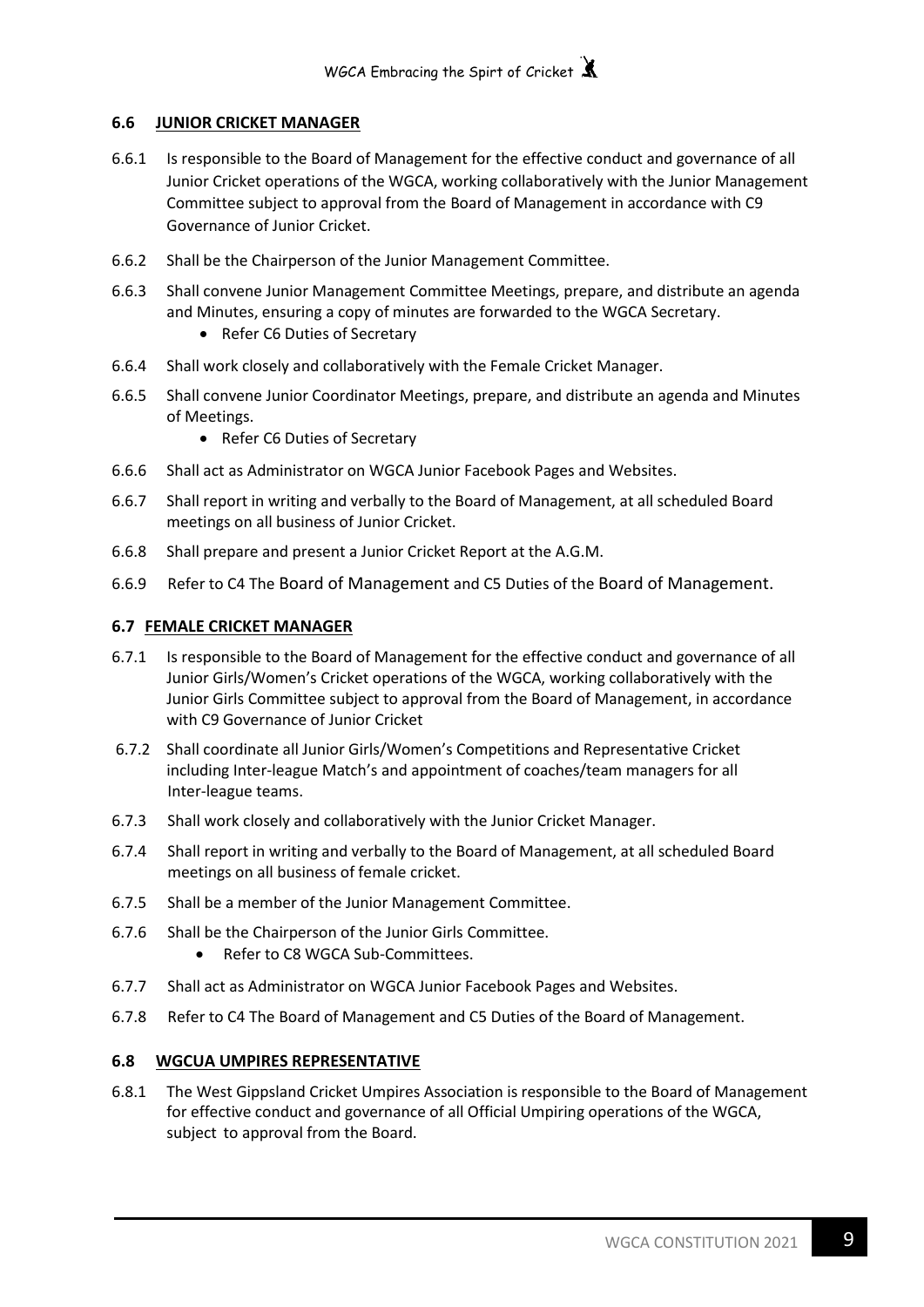- 6.8.2 Shall attend Board of Management meetings as required and report on the business of the WGC Umpires Association.
- 6.8.3 Shall attend Delegates, AGM, and Affiliation meetings as required and report on the business of the WGC Umpires Association.
- 6.8.4 The WGCUA Umpires Advisor/Delegate (as advised by the WGCUA) shall:
	- a) Instruct and advise Umpires in regard to the Laws of Cricket and rules of the Association
	- b) Report problems in applying the rules and conditions
	- c) Liaise with Umpires in regard to reports and cautions
	- d) Coordinate the training of umpires

## **C 7 DUTIES OF THE APPOINTED OFFICERS OF THE ASSOCIATION**

- 7.1 WGCA Appointed Officers are required to have current WWCC.
	- Refer to By-Law Working With Children Check
- 7.2 Shall exercise their powers and discharge their duties:
	- a) With reasonable care and diligence
	- b) In good faith in the best interest of the WGCA
	- c) For proper purpose

## **7.3 HONORARIUM**

 In recognition of volunteer services performed in these positions the Board of Management at its discretion may bestow an honorarium, to be set at the first Boarding Meeting after the AGM.

## **7.4 MYCRICKET MANAGER**

- 7.4.1 Is responsible to the Board of Management for the administration of the WGCA in My Cricket, subject to approval from the Board.
	- a) Shall be an appointed position.
		- Refer to C5 Duties of the Board of Management
- 7.4.2 Shall Set the Current Season in MyCricket by  $1<sup>st</sup>$  July yearly.
- 7.4.3 Shall manage MyCricket Administrators Login Accounts, ensuring only current and relevant members maintain access.
	- Shall maintain WGCA Subscribers List.
	- Shall maintain the WGCA User List.
- 7.4.4 Shall manage the WGCA Player Clearance processes, granting or denying club applications.
	- Refer to By-Law Clearances
- 7.4.5 Shall manage the WGCA Player Permits processes granting or denying club applications.
	- Refer to By-Laws Registrations
	- Refer to Junior Rule Player Permits
- 7.4.6 Ensures details of all registered players are maintained including Player Points where applicable on MyCricket.
	- Refer to By-Law Registrations
	- Refer to By-Law Player Points
- 7.4.7 MATCH DAY:
	- a) Review Player List compliance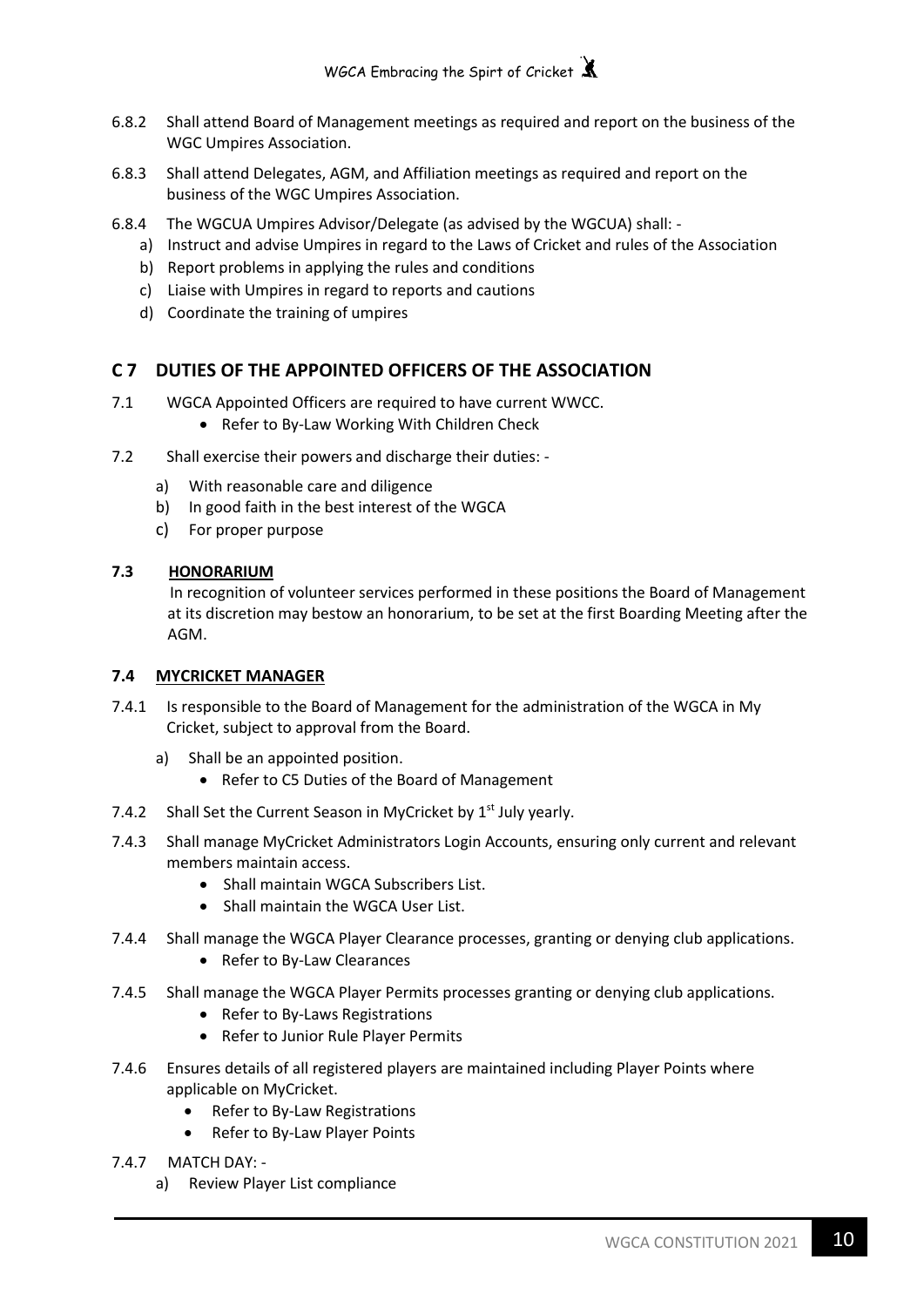- b) Lock all competition games after each round.
- c) Investigate and resolve Match Disputes or refer to Board of Management as required.
- d) Generate Required Match Reports
	- Weekly Press and Ladder Reports, Senior, Juniors and Girls forwarded to Pakenham Gazette.
- e) Advise WGCA Treasurer any Online Date Entry Breaches.
- f) Refer to By-Law Online Match Reporting
- 7.4.8 Liaise and assist clubs with player registration, clearances/permits, and match reporting issues.
- 7.4.9 Review player qualifications for finals, Senior, Women's, Juniors and Girls competitions.
	- Refer to By-Law Finals Eligibility
- 7.4.10 Review WGCA Award Qualification Criteria and collate end of season award winners for all competitions.
	- Refer to By-Law Award Qualification
	- Refer to By-Law Awards
- 7.4.11 Shall receive and collate opposition player votes and prepare voting night and presentation night lists.
- 7.4.12 Shall report to the Board of Management any issues that may arise with the keeping of these records.
- 7.4.13 Shall attend Board of Management and Club Delegates/Presidents meetings as required.
	- a) Shall be entitled to voice opinion on any matter at these meetings but may not vote on any such matters.
- 7.4.14 Shall receive an honorarium as determined by the Board prior to the Affiliation each year, payable at the discretion of the Board.

## **7.5 RULES LIAISON OFFICER**

- 7.5.1 Shall be appointed by the Board of Management prior to the Affiliation Meeting each year.
- 7.5.2 Must be a non-playing member of the Association.
- 7.5.3 Shall be the first point of contact for umpires and club members regarding the Association's local playing rules and the Laws of Cricket on match days.
- 7.5.4 Shall be permitted to interpret any such rule or law as required, so long as this interpretation is reported to Board of Management via the Secretary.
- 7.5.5 Shall attend Board of Management and Delegates meetings as required.
- 7.5.6 Shall be entitled to voice their opinion on any matter at these meetings but may not vote on any such matters.

## **7.6 CHILD SAFETY OFFICER (CSO) / MEMBERS PROCTECTION INFORMATION OFFICER (MPIO)**

- 7.6.1 Is responsible to the Board of Management for, all matters relating to Members Protection and safeguarding Children and Young people in accordance with the:
	- a) WGCA Members Protection Policy Cricket Victoria
	- b) WGCA Safeguarding Children and Young People Cricket Australia
	- c) WGCA Rules and By-Laws.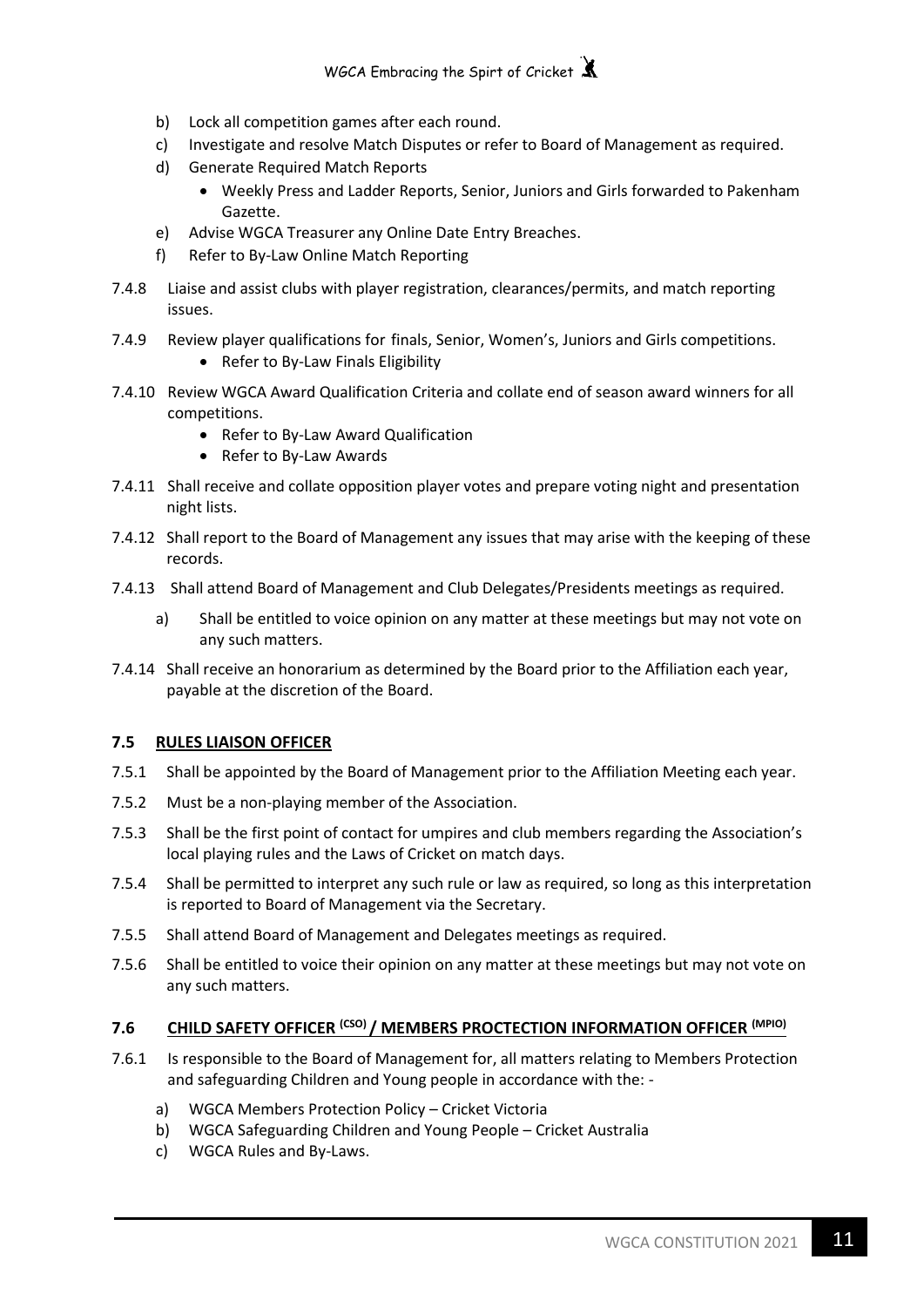- 7.6.2 The Child Safety Officer and/or Members Protection Officer:
	- a) Shall be an appointed position (s).
	- b) May receive an honorarium as determined by the Board of Management at the first meeting after the AGM each year, payable at the discretion of the Board.
	- c) Shall sign a Members Protection Declaration.
	- d) Must at all times hold a valid Working With Children's Check.

## **7.7 ADDITIONAL OFFICERS**

- 7.7.1 The Board of Management may create additional roles, if necessary, to manage particular situations that may arise from time to time.
- 7.7.2 The Board of Management may set an honorarium for these positions should it be deemed necessary

## **C 8 COMMITTEES / SUB-COMMITTEES**

- 8.1 All Committee nominees shall be approved by the Board of Management and be responsible to the Board of Management.
- 8.2 The Chairperson of each committee shall be a nominated member of the Board of Management. (Refer C5 Duties of Board of Management and C6.6 Duties of Junior Cricket Manager)
- 8.3 No Club may be represented by more than one (1) nominated member on any committee, except if authorised by Board of Management and where only one representative of any club may vote.
- 8.4 Each committee shall have the power to co-opt members, subject to approval by the Board of Management, if necessary, to fill vacant positions.
- 8.5 All nominations to committees shall be confirmed by the Delegates.
- 8.6 Quorums for all Committee Meetings shall be two thirds (2/3) of the nominated members.
	- a) A committee member may be taken as present at a meeting using technology that allows clear and simultaneous communication with members.
- 8.7 Committee members must exercise their powers and discharge their duties with reasonable care and diligence, in good faith in the best interests of the Association and for a proper purpose.

## **8.8 WGCA COMMITTEES: -**

## 8.8.1 FIXTURES COMMITTEE

- a) The Chairperson shall be the WGCA Fixtures Coordinator as per (Refer C5 Duties of Board of Management and C6 Duties of Fixtures Coordinator)
- b) Shall include at least 2 other nominated Club Members.
- c) Duties of the Fixtures Committee shall be to arrange all Home & Away season and Finals matches.

## 8.8.2 SENIOR CRICKET COMMITTEE

a) The Senior Committee will be responsible for all senior activities in the WGCA and shall report to the Board of Management or its Executive. All changes to WGCA Senior Rules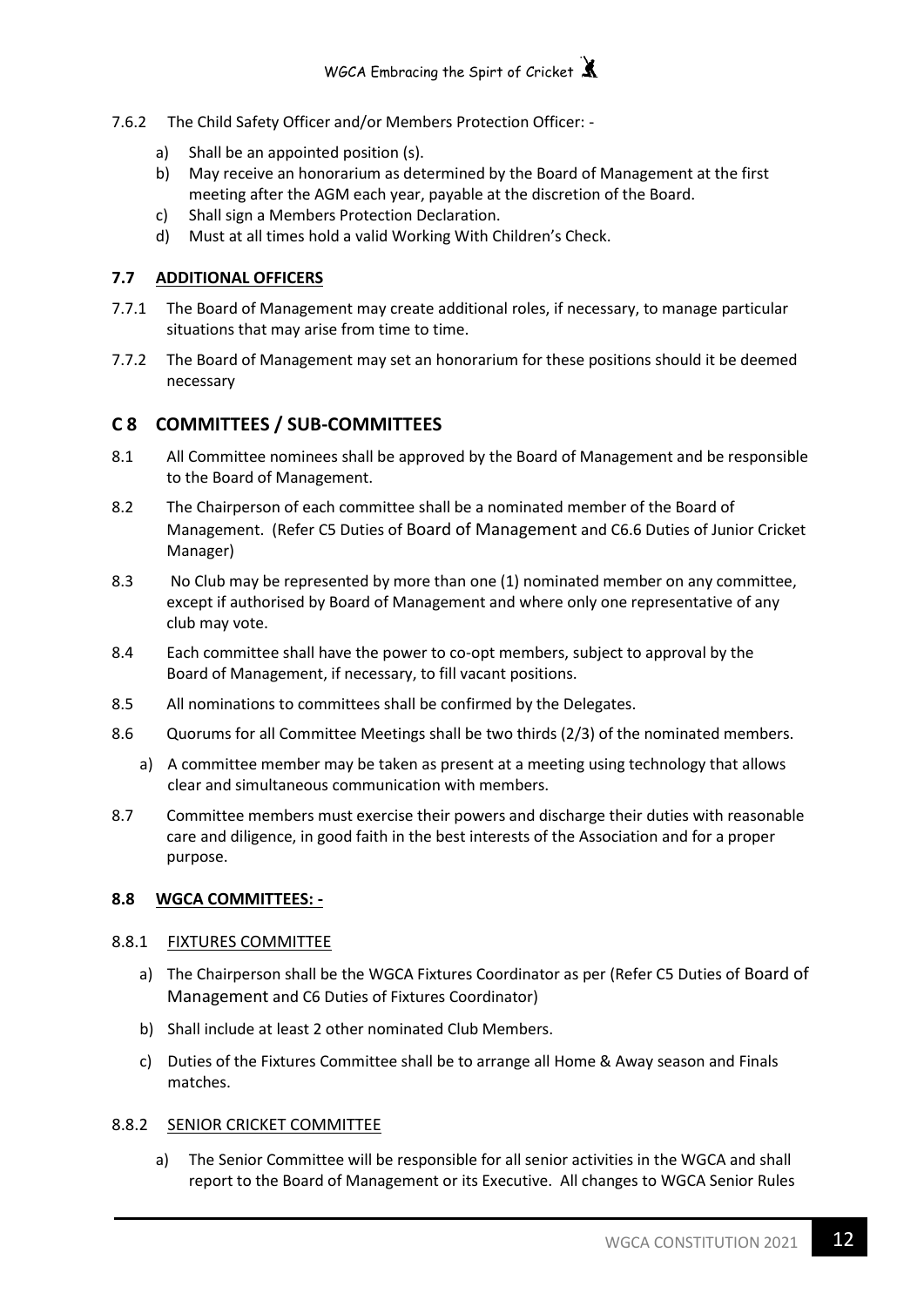or By-laws will be approved by the Board of Management &/or the club delegates in the manner prescribed in the WGCA Constitution.

- Refer to C22 Alterations of Rules
- b) The Senior Cricket Committee shall be appointed in accordance with C 8 Committees/ Sub-Committees, and shall include the Vice President- Senior Cricket, and at least 3 but no more than 5 other Club Representatives, after expressions of interest have been sought, which shall be submitted via email to the WGCA Secretary.
	- The Chairperson shall be the WGCA Vice President Senior Cricket
	- C 6 Duties of the Board of Management.
- c) If no members or an insufficient number of members can be appointed from the clubs, then the Board of Management people can be sought to fill the committee.
- d) The Senior Cricket Committee shall meet throughout the year as required and conduct senior business in accordance with C8 Committees, including but not limited to: -
	- Budgets/Sponsorship
	- Senior Competition, including finals
	- Representative Cricket
	- Disputes, Grievances and Incidents and Disciplinary Actions
	- Rules and Bi-Law Review
	- Strategic Plan Objectives
	- Senior Presentation

## 8.8.3 JUNIOR MANAGEMENT COMMITTEE

The Junior Management Committee Shall be responsible for Governance of Junior Cricket as per C9 Governance of Junior Cricket.

## 8.8.4 WGCA SUB-COMMITTEES: - (Excludes Disciplinary Sub-Committees)

Shall operate under the same guidelines as Committees with following exceptions: -

- a) Shall be chaired by a member of their governing committee and shall be responsible to that committee.
- b) Shall not co-opt members.
- c) Shall report to their governing committee a summary of meetings held including business discussed and recommendations made which shall be included in the minutes of the next scheduled meeting of the governing committee.

## 8.8.5 ADDITIONAL COMMITTEES

The Board of Management may establish additional committees to manage situations that may arise, co-opting members with terms of reference it considers appropriate.

## **C 9 GOVERNANCE OF JUNIOR CRICKET (Junior Management Committee)**

- 9.1 The Junior Management Committee will be responsible for all junior activities in the WGCA and shall report to the Board of Management or its Executive. All changes to WGCA Junior Rules or By-laws will be approved by the Board of Management &/or the Club Delegates in the manner prescribed in the WGCA Constitution.
	- Refer to C22 Alterations of Rules
- 9.2 The Chairperson shall be the WGCA Junior Cricket Manager as per C 6 Duties of the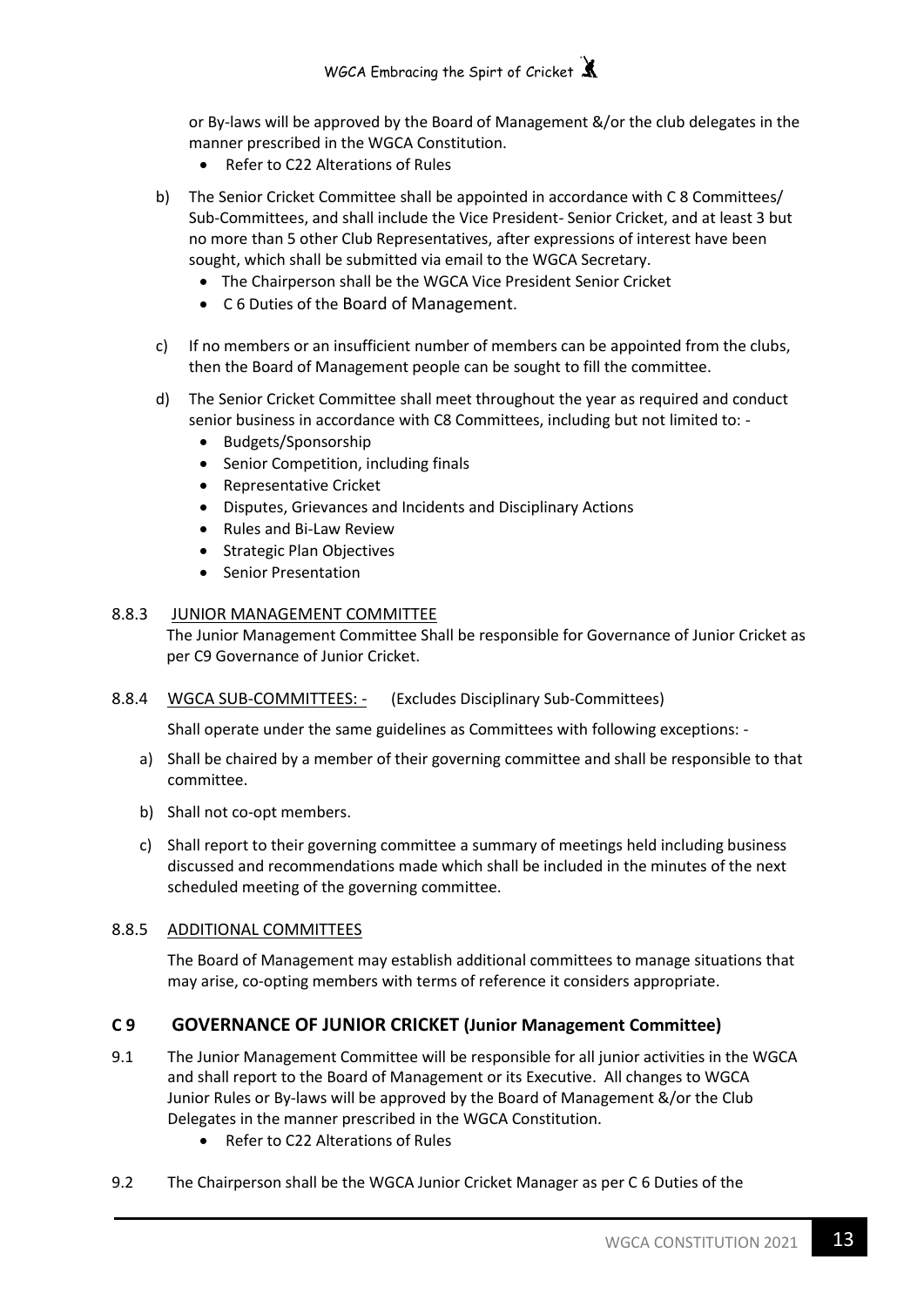Board of Management.

- 9.3 The Junior Management Committee shall be appointed in accordance with C 8 Committees/ Sub-Committees, and shall include the Women's Cricket Coordinator, Junior Representative Cricket Coordinator, and at least 2 but no more than 3 other Club Representatives. after expressions of interest have been sought, which shall be submitted via email to the WGCA Secretary.
	- a) If no members or an insufficient number of members can be appointed from the clubs, then the Board of Management may assume control of the junior competition until such time as enough appropriate people can be sought to fill the committee.
- 9.4 The Junior Management Committee shall meet throughout the year as required and conduct junior business in accordance with C8 Committees, including but not limited to:
	- a) Junior Budget/Sponsorship
	- b) Junior and Girls Competition, including finals
	- c) Level Entry Programs
	- d) Junior Representative Cricket
	- e) Junior Permits, Disputes, Grievances and Incidents and Disciplinary Actions
	- f) Rules and Bi-Law Review
	- g) Strategic Plan Objectives
	- h) Junior Presentation

## **9.5 JUNIOR REPRESENTATIVE CRICKET COMMITTEE: - Sub-Committee**

- 9.5.1 The Junior Representative Cricket Committee shall be appointed in accordance with C 12 Committees, and shall include the Junior Representative Coordinator, and at least 2 but no more than 3 other Club Representatives, after expressions of interest have been sought, which shall be submitted via email to the WGCA Secretary.
- 9.5.2 Shall report to the Junior Management Committee and conduct Junior Representative Cricket business in accordance with C8.8.4 Sub Committees, including but not limited to:
	- a) Advertising Representative Coaches and recommending suitable nominations
	- b) Coordinating tryouts, Team Selection and Training
	- c) Coordinating uniforms and fees
	- d) Coordinate Interleague Matches
- 9.6 The Junior Management Committee will meet with all member clubs' Junior Coordinators where necessary during the cricket season to report on activities.

## **C 10 MEMBERSHIP**

- 10.1 The Members of the Association shall consist of such Clubs and West Gippsland Umpires Association (WGCUA) that are admitted to the Association at the Annual or Affiliation Meeting of Delegates, or a Special Meeting convened for the purpose.
- 10.2 The Association shall admit clubs and WGCUA to the membership by consent of three quarters (75%) of delegates present at the meeting.
- 10.2.1 The following conditions must be met prior to admittance being granted:
	- a) That the Member is incorporated.
	- b) That the Member agrees to pay all fees fixed by the Association.
		- Payment must be in the hands of the Treasurer by 6 pm on the first day of November or all points gained prior to payment may be forfeited.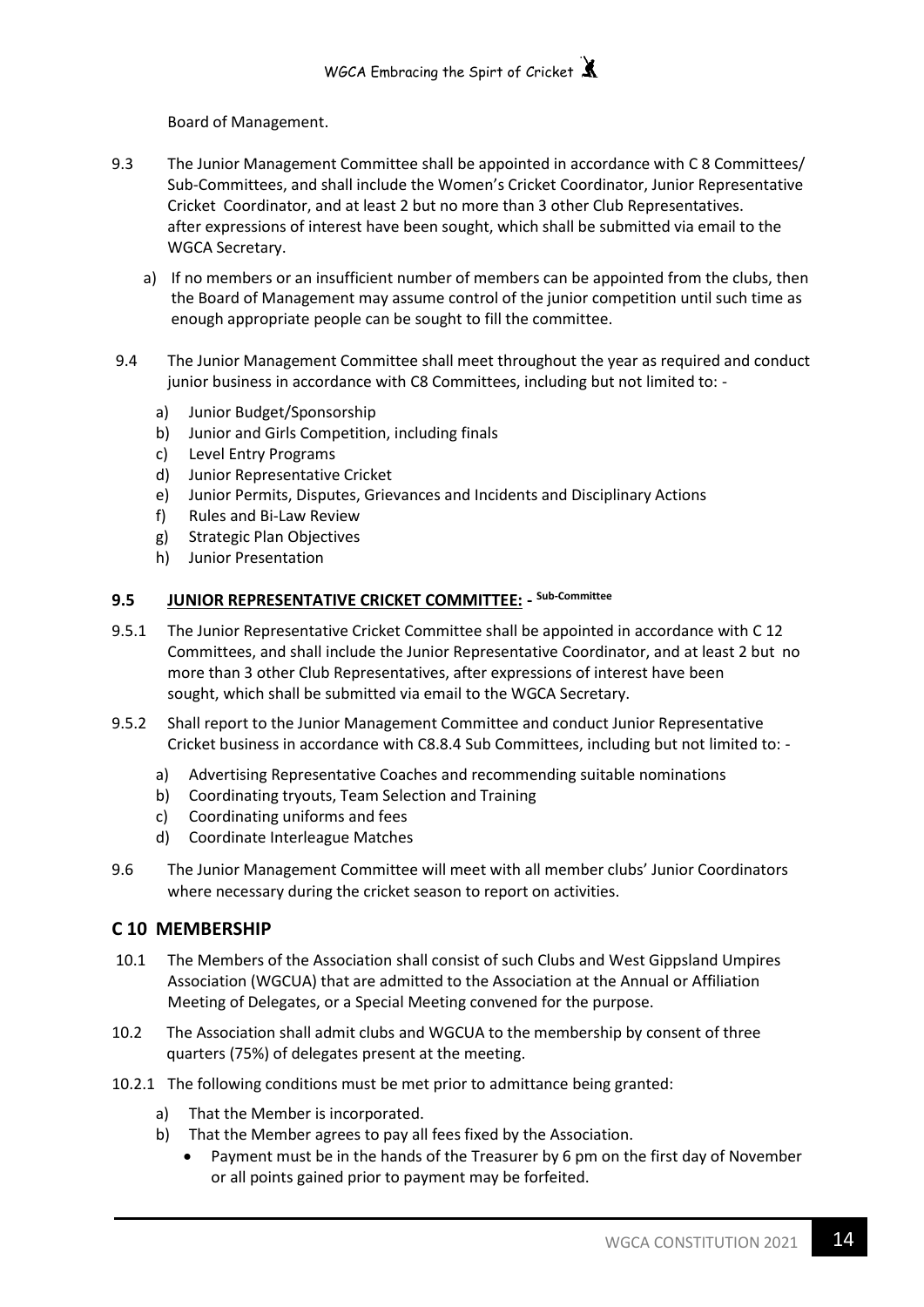- Or if a Member opts to pay in two instalments, the second instalment must be in the hands of the Treasurer by 6 pm on the first day of December.
- Late payment of the second instalment may mean loss of points from previous payment due date for Club Members.
- c) That the Member abides by the Constitution, Rules and By-Laws made by the Association:
- d) Agrees to play on grounds approved by the Association:
- e) All applications must be in writing to the Secretary of the Association at least 14 days prior to the Annual or Affiliation Meeting or at a meeting convened for the purpose.
- f) Any Member which is indebted or owes money to the Association at the time of the Annual General Meeting shall forfeit the right to membership and all membership rights.
- 10.3 If the Association deems it necessary in its own interest to exclude any Member, such exclusions may be effected by a three quarters majority at any Annual or Affiliation Meeting of the Association.
- 10.4 The Association shall not permit any Member to withdraw or resign from its membership without first having received an application in writing from the club concerned at least 14 days prior to any meeting convened for the purpose of dealing with the matter and without at least three quarters of the delegates present at the meeting consenting.
- 10.5 The Association shall not permit any Member whose membership has ceased for any reason whatsoever, to retain any right or interest or claim on or in the Association unless and until it has been regularly re-admitted to its membership.
- 10.6 The Association shall reserve the right to review at any time the position of any of its Members and may, by consent of three quarters of delegates present at a meeting convened for the purpose, exclude, expel, or otherwise deal with such clubs and may fill the vacancy as it thinks fit.

## **10.7 LIFE MEMBERS**

- 10.7.1 The Association may elect as an Honorary Life Member any person who has rendered special service to the West Gippsland Cricket Association, by resolution carried by two thirds 2/3 (66.7%) of Members Present at the AGM.
	- No more than 2 Life memberships shall be considered in any year
	- Nominations must be forwarded in writing to the WGCA Secretary no later than 14 days prior to the Annual Meeting
	- Life Members shall have all rights and privileges of Members of the Association
	- Life Members shall not be required to pay affiliation fees.
- 10.7.2 Criteria:
	- a) Minimum 10 years special service to the WGCA.

## **C11 ANNUAL GENERAL MEETING OF DELEGATES**

- 11.1 The Annual Meeting of Delegates shall be held no later than MAY 31st in each year.
- 11.1.1 Fourteen days' or 21-Days' (If a Special Resolution is to be proposed) notice shall be given to the Secretary of each member.
	- Refer to C22 Alterations of Rules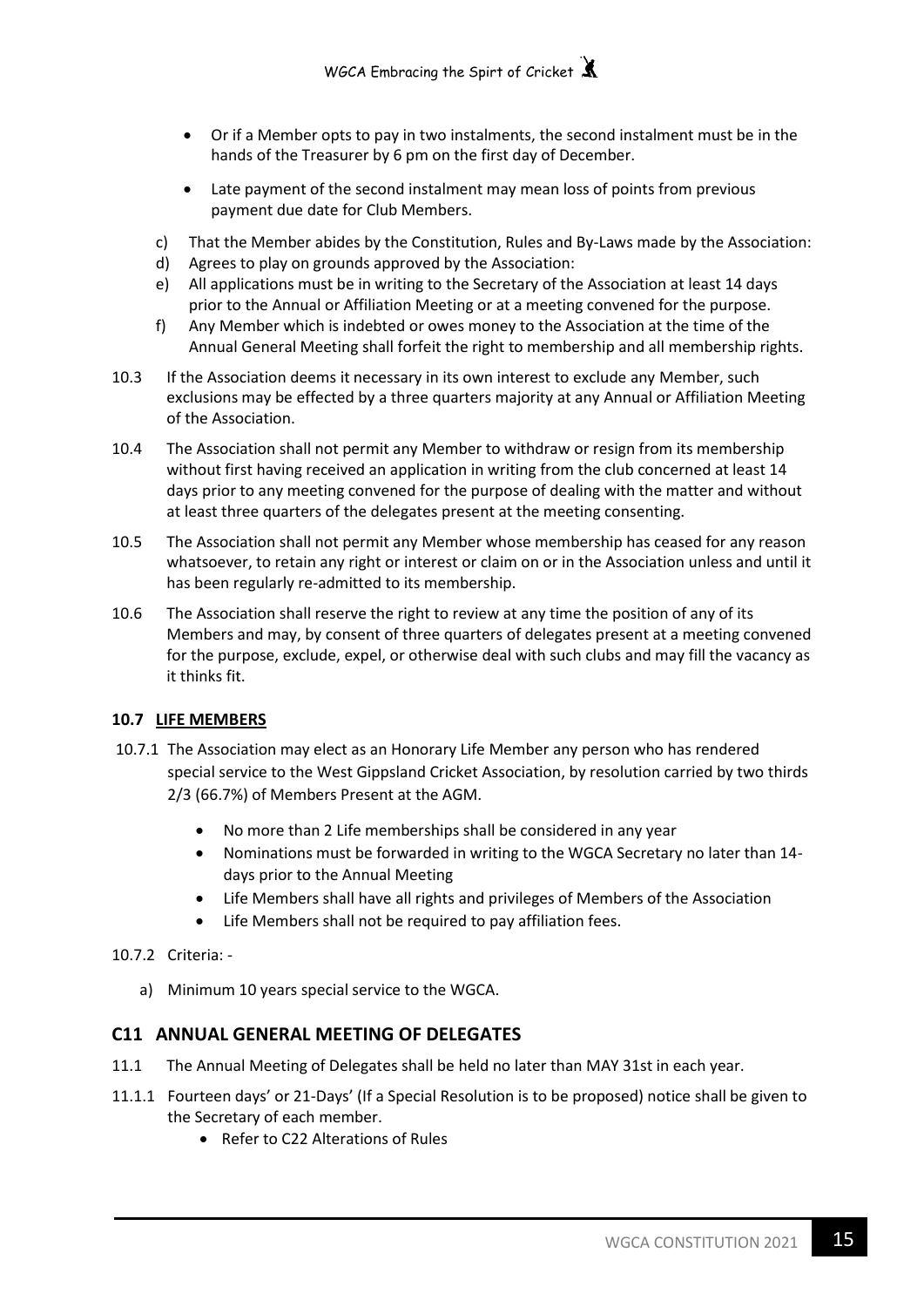- 11.1.2 Nominations for all elected positions must be in writing on the official WGCA nomination form and be in the hands of the Secretary of the Association 24-hours prior to election.
	- a) The WGCUA Umpires Representative shall be nominated by the WGCUA Executive.
- 11.2 The ordinary business of the Annual Meeting shall be:
	- a) To confirm the minutes of the previous AGM and of any Special General Meeting held since then
	- b) To receive and consider an Annual Report on the preceding season's activities from but not limited to the President, Secretary and the Fixtures Coordinator, Junior Cricket Manager, and Female Cricket Manager and WGCUA Umpires Representative.
	- c) To receive and consider the audited financial statements of the WGCA for the proceeding financial year submitted by the Board of Management in accordance with Part 7 of the act.
		- Refer to C6. Duties of Secretary
		- Refer to C6. Duties of Treasurer
		- Refer to C18 Financial Matters
	- d) To elect the members of the Board of Management.
		- Year 1 President/Treasurer/Junior Cricket Manager/Fixtures Coordinator
		- Year 2 Vice President Senior Cricket/Secretary/Female Cricket Manager/WGCUA Umpires Representative
	- e) To appoint an Auditor for the coming year
	- f) To appoint an Honorary Solicitor who shall represent the Association.
	- g) To consider granting up to two life memberships. Nominations must be forwarded in writing seven days prior to the Annual Meeting.
- 11.3 The Delegates to the Association at the Annual General Meeting shall be the President and the Secretary of each Affiliated Member or their approved proxies.
	- a) A Delegate member may be taken as present at a meeting using technology that allows clear and simultaneous communication with members.
- 11.4 Each Member has only one vote when any motion is put to the meeting.
- 11.5 All motions for the Annual General Meeting must be submitted in writing at least 14 days prior to the meeting unless it pertains to a matter otherwise covered in this constitution.
- 11.6 The quorum for the Annual General Meeting shall consist of one Delegate from more than half of the Members affiliated with the Association.
- 11.7 Members failing to attend meetings shall be fined as per By-law Summary of Fines at the discretion of the Board of Management.

## **C 12 AFFILIATION MEETING OF DELEGATES**

- 12.1 The Affiliation Meeting of Delegates shall be held in August each year.
- 12.2 Fourteen days or 21-Days' (If a Special Resolution is to be proposed) notice shall be given to the Secretary of each club.
	- Refer to C22 Alteration Of Rules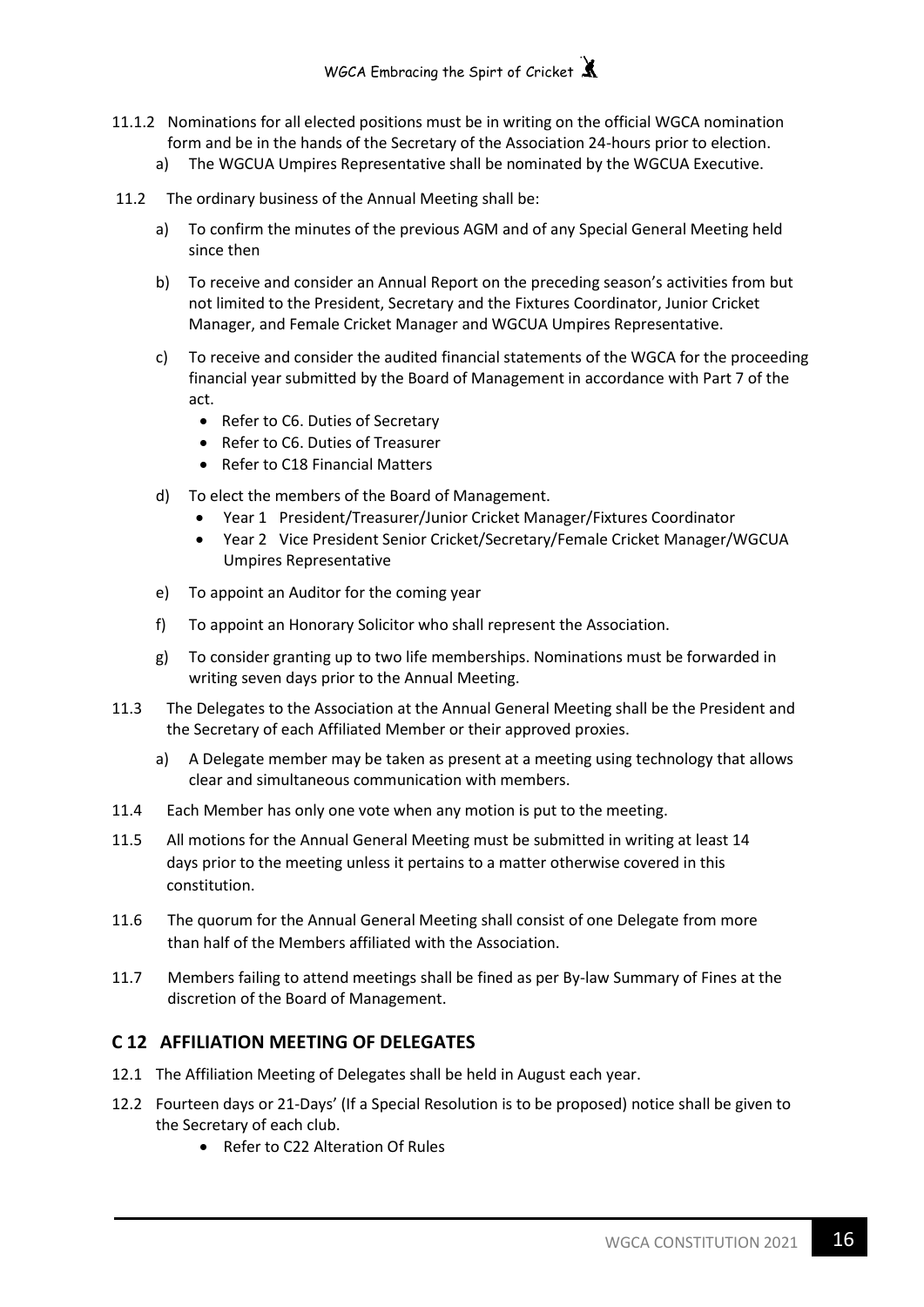- 12.3 The ordinary business Affiliation Meeting shall be:
	- a) To receive team nominations for the coming season which must have been forwarded in writing to the Secretary of the Association at least 48-hours prior to this meeting.
	- b) To adopt a budget for the forthcoming season.
	- c) To fix Affiliation Fees for the forthcoming season.
	- d) To fix Umpires fees for the forthcoming season.
	- e) To appoint the Bankers for the forthcoming season.
	- f) To confirm appointments recommended by the Board of Management.
- 12.4 The delegates to the Association at the Affiliation Meeting shall be the President and the Secretary of each Affiliated Member or their approved proxies.
	- a) Any Delegate may move or second any motion, but each Member (Club/WGCUA) has only one vote when the motion is put to the meeting.
	- b) A Delegate Member may be taken as present at a meeting using technology that allows clear and simultaneous communication with members.
- 12.5 All motions for the Affiliation Meeting must be submitted in writing at least 14-days prior to the meeting unless it pertains to a matter otherwise covered in this constitution.
- 12.6 The quorum for the Affiliation Meeting shall consist of one member from more than half of the clubs affiliated with the Association.
- 12.7 Members failing to attend meetings shall be fined as per By-law Summary of Fines at the discretion of the Board of Management.

## **C 13 CLUB DELEGATES / PRESIDENTS MEETINGS**

- 13.1 The President of the Association may call a Delegates or Club Presidents Meeting on any matter deemed of importance or on receipt of a requisition signed by the Presidents from more than a third of the Clubs/WGCUA.
	- a) At such a meeting, club Presidents/Delegates may vote on any matter for which the meeting was convened. At least three such meetings shall be held in each calendar year.
- 13.2 The delegates to the Association will be the President and the Secretary of each Affiliated Member or their approved proxies.
	- a) A Delegate Member may be taken as present at a meeting using technology that allows clear and simultaneous communication with members.
	- b) Any delegate may move or second any motion, but each Affiliated Member has only one vote when the motion is put to the meeting.
- 13.3 The quorum at all Delegates/Clubs Presidents meetings shall consist of one member from more than half of the clubs affiliated with the Association.
- 13.4 Clubs failing to attend meetings shall be fined as per By-law Summary of Fines at the discretion of the Board of Management.

## **C 14 FINES & AND PENALTIES**

14.1 The Board of Management or its Executive, shall have the right to impose Fines or Penalties on any Affiliated Club, Player, Club Official, Team Official, Umpire, Volunteer, Parent, or Supporter upon substantiating a Breach of WGCA Rules and Regulations.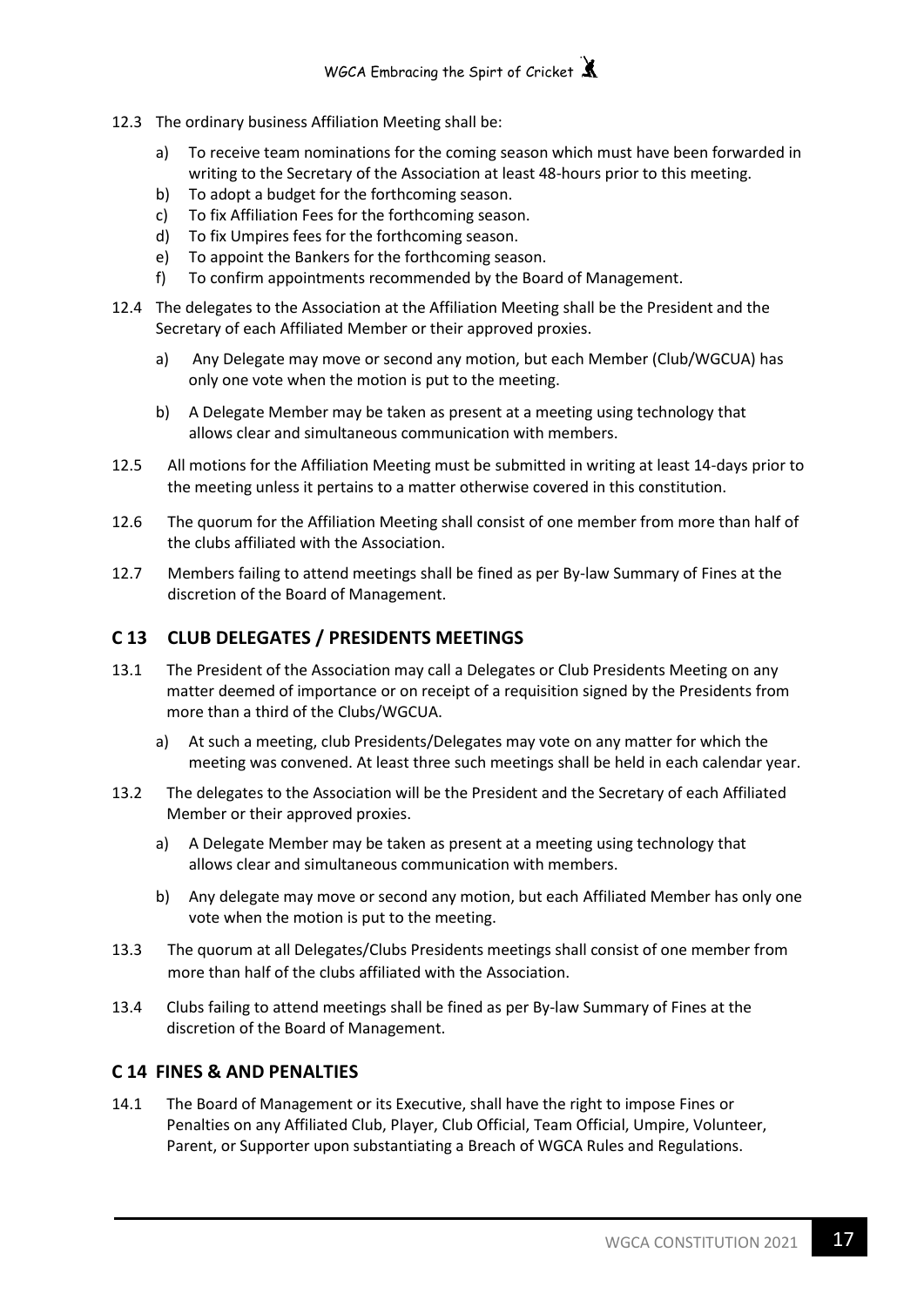- 14.2 Fines imposed may include but are not limited to those set out in the WGCA Rules and By-Laws.
- 14.3 Penalties imposed may include but are not limited to a:
	- a) Written Warning
	- b) Reprimand
	- c) Suspended Sentence
	- d) Match Suspension
	- e) Loss of Match Points

## **C 15 DISCIPLANRY ACTION**

- 15.1 The WGCA Board of Management may take disciplinary action against an affiliated club, club official, player, team official, umpire, volunteer, parent, or supporter in accordance with this rule if it is determined they:
	- a) have failed to comply with the rules and regulations of the WGCA including but not limited to the Constitution, Rules, By-Laws, and Policies.
	- b) refuse to support the purpose of the WGCA.
	- c) have been deemed to have brought the WGCA into disrepute.

## **15.2 DISCIPLINARY SUB-COMMITTEE**

- 15.2.1 If the Board of Management is satisfied there are sufficient grounds for taking disciplinary action against an affiliated club, club official, player, team official, umpire, volunteer, parent, or supporter, they may appoint a Disciplinary Sub-Committee to hear the matter and determine what action, if any, to take against the member.
- 15.2.2 The Members of the Disciplinary Sub-Committee:
	- a) May be Board Members, members of the Association, or anyone else.
	- b) Must not be biased against, or in favour of the member concerned.

## **15.3 NOTICE TO MEMBER: -**

- a) Before disciplinary action is taken against a member, the Secretary must give written notice to the member and affiliated club: -
	- Stating that the Association proposes to take disciplinary action against the member
	- Stating the grounds for the proposed disciplinary action.
	- Specifying the date, place, and time of the Disciplinary Meeting at which the Disciplinary Sub Committee intends to consider the disciplinary action.
	- Advising the member that he or she may do one or both of the following:
		- (i) attend and address the Sub-Committee
		- (ii) give a written statement to the Disciplinary Sub-Committee at any time before the disciplinary meeting
	- Setting out the member's appeal rights under C15.5
- b) The notice must be given no earlier than 28-days, and no later than 14-days, before the disciplinary meeting is held.

## **15.4 DECISION OF DISCIPLINARY SUB-COMMITTEE**

- 15.4.1 At the Disciplinary Meeting, the Disciplinary Sub-Committee must:
	- a) Give the member an opportunity to be heard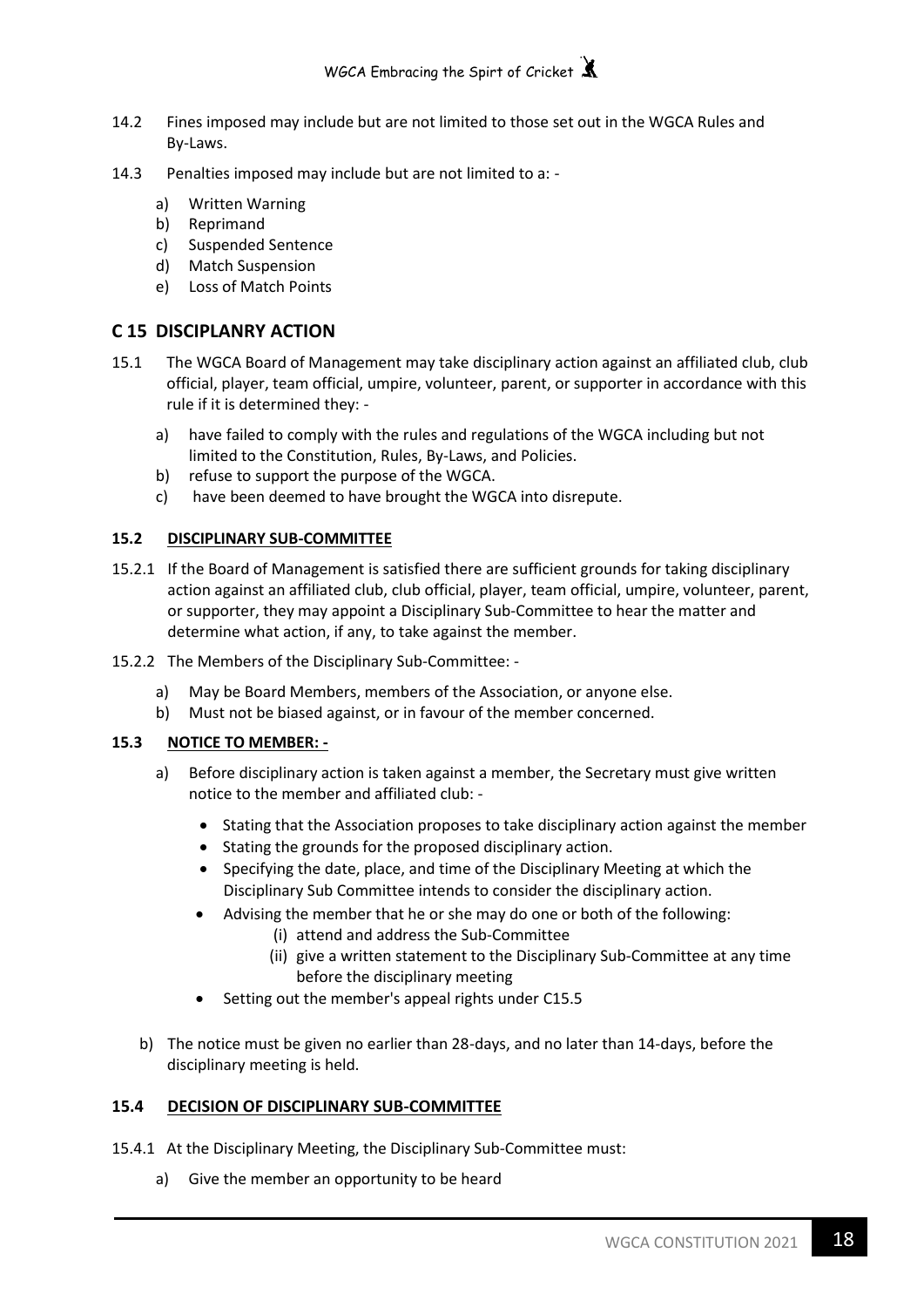

- b) Consider any written statement submitted by the member
- c) Be guided by Disciplinary Processes of WGCA By-Laws and Policy
- 15.4.2 The Disciplinary Sub-Committee may:
	- a) Take no further action against the member
	- b) Reprimand the member
	- c) Fine or Penalise the member as per C14.3 Fines and Penalties
	- d) Suspend membership rights for a specified period.
	- e) Expel the member from the Association
- 15.4.3 The suspension of membership rights or the expulsion of a member by the Disciplinary Sub-Committee under this rule takes effect immediately after the vote is passed.

#### **15.5 APPEAL RIGHTS**

- 15.5.1 A person whose membership rights have been suspended, has been expelled from the Association, or otherwise penalised may give notice to the effect that he or she wishes to appeal against the suspension, expulsion, penalty.
- 15.5.2 The notice must be in writing and given:
	- a) To the disciplinary subcommittee immediately after the vote to suspend or expel the person is taken
	- b) Or to the Secretary not later than 48 hours after the vote
- 15.5.3 If a person has given notice under 15.3.2 a Disciplinary Appeal Meeting must be convened by the Board of Management as soon as practicable, but in any event not later than 21-days, after the notice is received.
- 15.5.4 Notice of the Disciplinary Appeal Meeting must be given to each Club of the Association who is entitled to vote and the person appealing as soon as practicable and must:
	- a) Specify the date, time, and place of the meeting
	- b) State the name of the person against whom the disciplinary action has been taken
	- c) State the grounds for taking that action
	- d) State that at the Disciplinary Appeal Meeting the members present must vote on whether the decision to suspend, expel, or otherwise penalise the person should be upheld or revoked.
	- e) Specify that only one delegate per club shall attend.
	- f) Specify that a club delegate must be different to anyone who may have served on the initial Disciplinary Sub-Committee

#### **15.6 CONDUCT OF DISCIPLINARY APPEAL MEETING**

- 15.6.1 At a Disciplinary Tribunal Appeal Meeting:
	- a) No business other than the question of the appeal may be conducted
	- b) The Board of Management must state the grounds for suspending, expelling, or penalising the member and the reasons for taking that action
	- c) The person whose membership has been suspended or who has been expelled must be given an opportunity to be heard.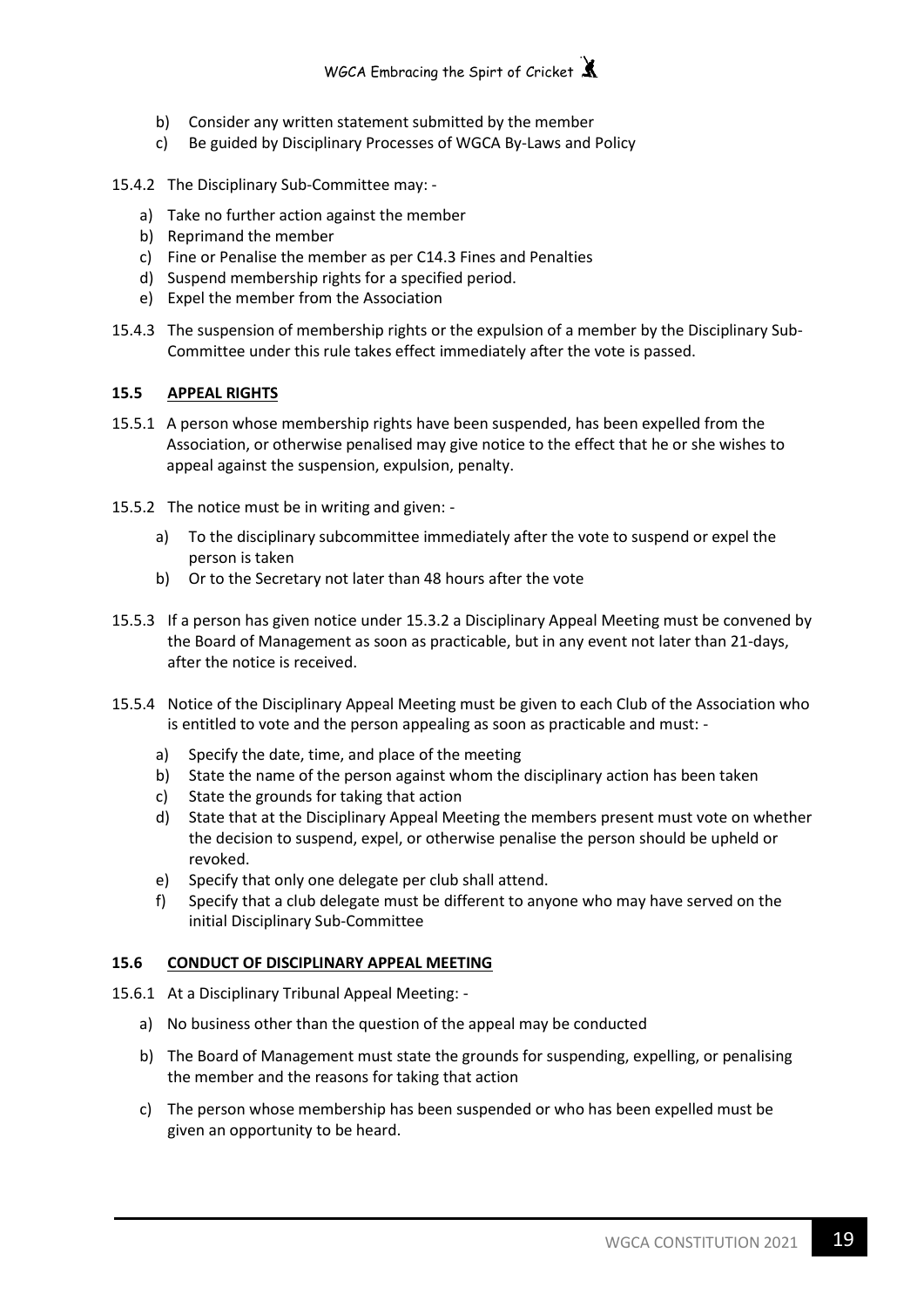- 15.6.2 The members present and entitled to vote at the meeting must vote by secret ballot on the question of whether the decision to suspend or expel the person should be upheld or revoked.
	- a) A member may not vote by proxy at the meeting.
- 15.6.3 The decision is upheld if not less than three quarters of the members voting at the meeting vote in favour of the decision.

## **C 16 GREVIENCE PROCEDURE**

The following procedure shall be adopted where a dispute arises between members of the Association, a member and the Board of Management or a member and the Association.

- 16.1 A Grievance Procedure may not be initiated while a matter is subject to Disciplinary Procedure until it has been completed.
- 16.2 Parties to a dispute must attempt to resolve the dispute between themselves within 14-days of the dispute coming to the attention of each party.
- 16.3 If the parties are unable to resolve the dispute within the specified time the parties must notify the WGCA Secretary and agree to the appointment of a mediator and attempt in good faith to resolve the dispute by mediation.
- 16.4 The mediator must be:
	- a) Agreed to by the parties
	- b) In the absence of agreement:
		- may be appointed by the Board of Management if the dispute is between and another member
		- if the dispute is between a member and the Board or the Association it can be a person appointed or employed by the Dispute Settlement Centre of Victoria.
- 16.5 A Mediator appointed by the Board may be a member or former member of the Association but in any case, must not be a person who:
	- a) Has a personal interest in the dispute
	- b) Is biased in favour of or against any party

## **16.6 MEDIATION PROCESS: -**

- a) Each party must have opportunity to be heard in the process.
- b) Any written statement must be considered by all parties.
- c) Natural Justice shall be accorded to all parties involved.
- d) The Mediator must not determine the dispute.
- 16.7 If the process does not resolve the dispute, parties may seek resolution within the Act or otherwise at law.

## **C 17 FINANCIAL MATTERS**

## **17.1 SOURCE OF FUNDS: -**

The funds of the Association shall be derived from membership subscriptions, donations, fund-raising activities, grants, interest, and such other sources as the Board of Management determines.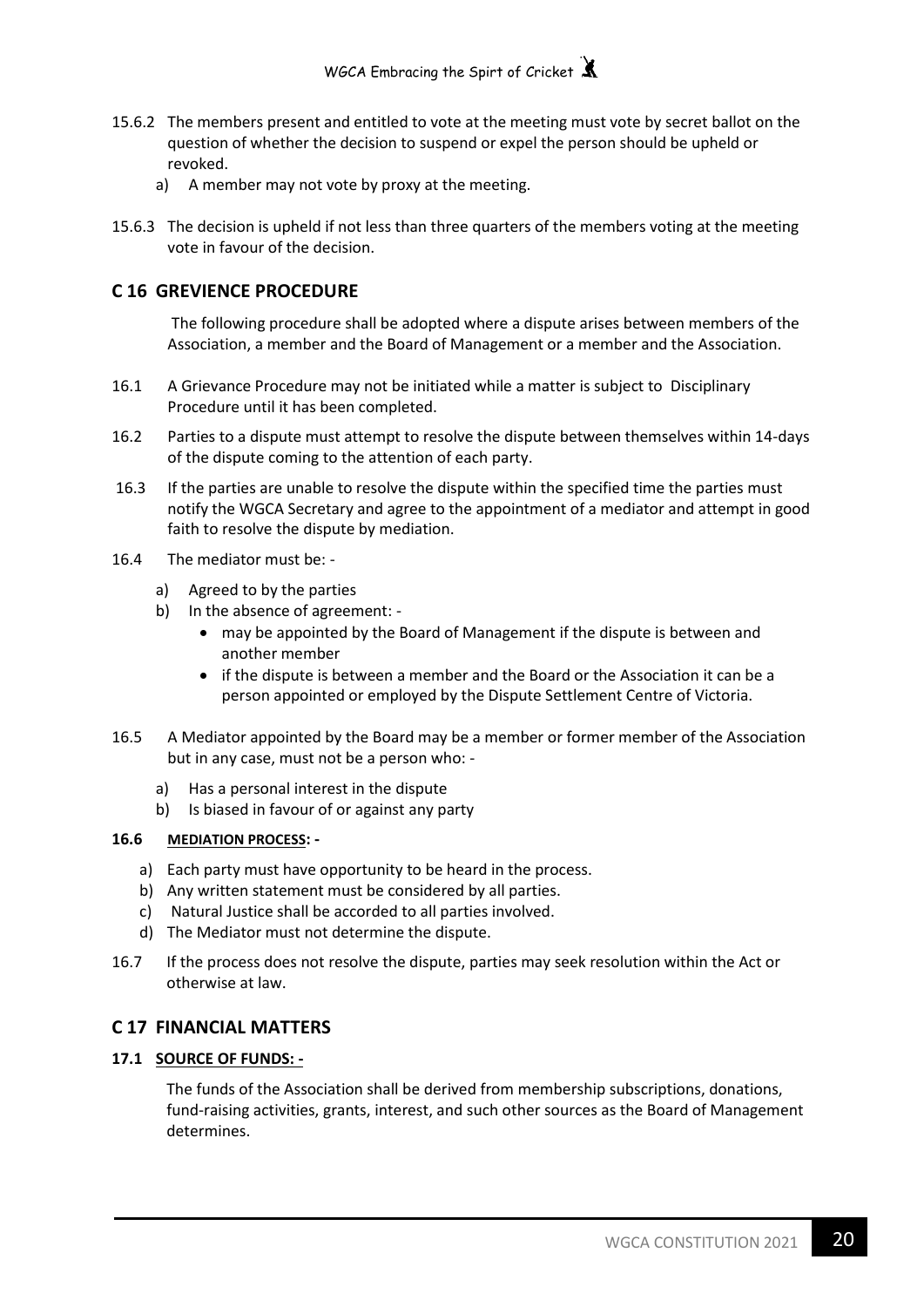17.2 That for the purpose of the annual audit, the financial year of the Association be from May 1st to April 30th

## **17.3 MANAGEMENT OF FUNDS: -**

- 17.3.1 The Association must open an account with a financial institution from which all expenditure of the Association is made and into which all of the Association's revenue is deposited.
- 17.3.2 Subject to any restrictions imposed by a Club Delegates meeting of the Association, the Board of Management may approve expenditure on behalf of the Association.
- 17.3.3 The Board may authorise the Treasurer to expend funds on behalf of the Association (including by electronic funds transfer) up to a specified limit without requiring approval from the Board for each item on which the funds are expended.
- 17.3.4 All cheques, drafts, bills of exchange, promissory notes and other negotiable instruments must be signed by 2 committee members.
- 17.3.5 All funds of the Association must be deposited into the financial account of the Association no later than 5 working days after receipt.
- 17.3.6 With the approval of the Board, the Treasurer may maintain a cash float provided that all money paid from or paid into the float is accurately recorded at the time of the transaction.

## **17.4 FINANCIAL RECORDS: -**

- 17.4.1 The Association must keep financial records that
	- a) Correctly record and explain its transactions, financial position, and performance.
	- b) Enable financial statements to be prepared as required by the Act.
- 17.4.2 The Association must retain the financial records for 7 years after the transactions covered by the records are completed.
- 17.4.3 The Treasurer must keep their custody, or under their control:
	- a) The financial records for the current financial year.
	- b) Any other financial records as authorised by the Board of Management.

## **17.5 FINANCIAL STATEMENTS: -**

- 17.5.1 For each financial year, the Committee must ensure that the requirements under the Act relating to the financial statements of the Association are met.
	- (a) The preparation of the Financial Statements.
	- (b) The review and auditing of the Financial Statements.
	- (c) The certification of the Financial Statements by the Board.
	- (d) The submission of the Financial Statements to the Annual General Meeting of the Association.
	- (e) The lodgement with the Registrar of the Financial Statements and accompanying reports, certificates, statements, and fee.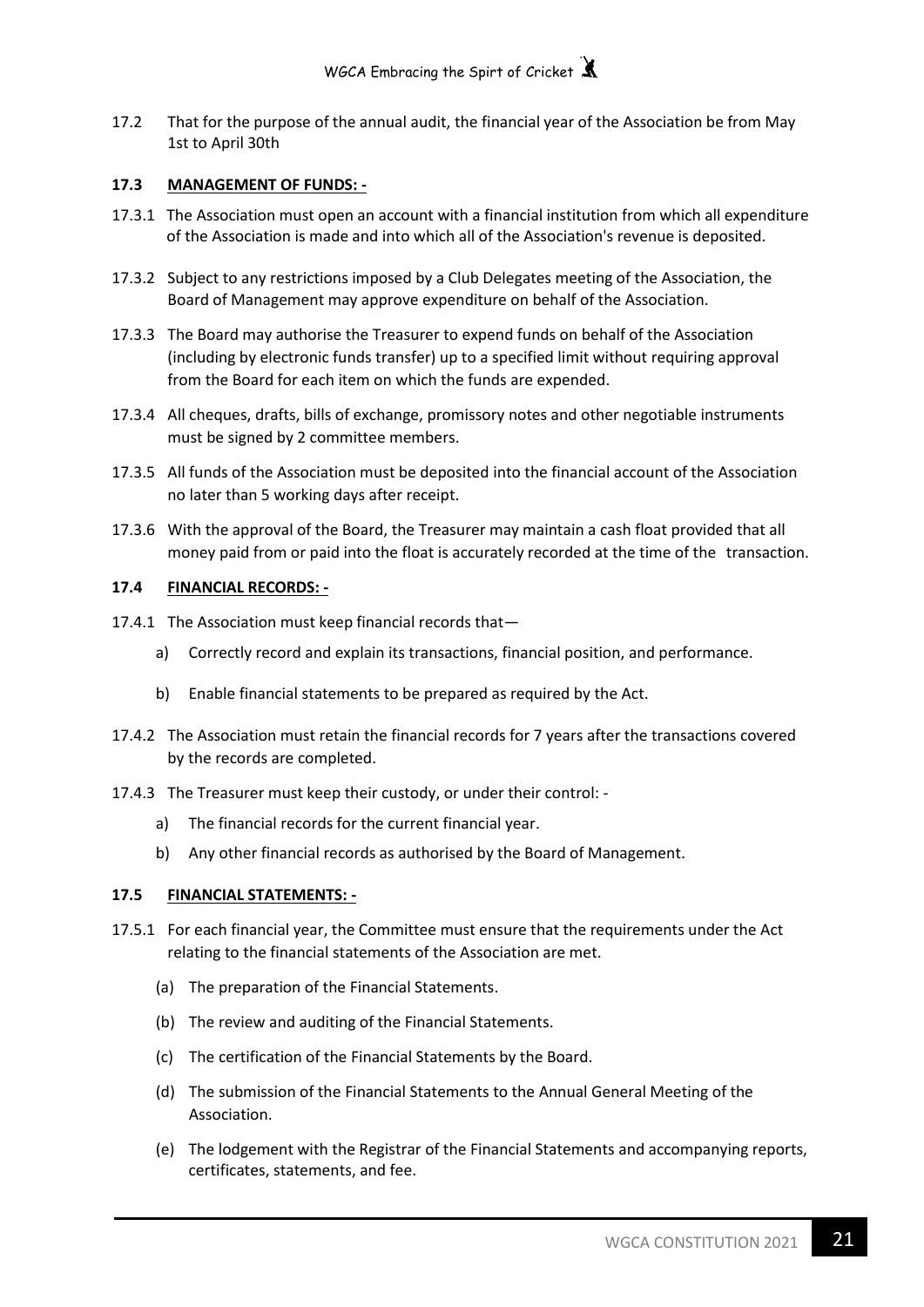- Refer to C6.3 Duties of the Secretary
- Refer to C6.4 Duties of the Treasurer

## **C 18 CUSTODY OF RECORDS AND INSPECTION OF BOOKS AND RECORDS**

- 18.1 Members may on request inspect free of charge:
	- a) The register of members
	- b) The minutes of general meetings
	- c) The financial records, books, securities, and any other relevant document of the Association, including minutes of Committee meetings.
		- The Board of Management may refuse to permit a member to inspect records of the Association that relate to confidential, personal, employment, commercial or legal matters or where to do so may be prejudicial to the interests of the Association.
- 18.2 The Board of Management must on request make copies of these rules available to members and applicants for membership free of charge.
- 18.3 A member may make a copy of any of the other records of the Association referred to in this rule and the Association may charge a reasonable fee for provision of a copy of such a record.
- 18.4 For purposes of this rule—

*Relevant documents* means the records and other documents, however compiled, recorded, or stored, that relate to the incorporation and management of the Association and includes the following—

- (a) its membership records
- (b) its financial statements
- (c) its financial records
- (d) records and documents relating to transactions, dealings, business, or property of the Association.

## **18.5 COMMON SEAL: -**

- 18.5.1 The Association may have a common seal.
- 18.5.2 If the Association has a common seal
	- a) the name of the Association must appear in legible characters on the common seal.
	- b) a document may only be sealed with the common seal by the authority of the Committee and the sealing must be witnessed by the signatures of two committee members.
	- c) the common seal must be kept in the custody of the Secretary.

## **C 19 INTERPRETATION OF RULES**

- 19.1 The Association through the Board of Management or its Executive shall have the sole right to interpret this Constitution and the Local Playing Rules and By-Laws drawn up from time to time and to act in any manner not covered by the Constitution so long as the matter is reported to the clubs at the earliest convenience either in writing or verbally at the next meeting of the delegates.
- 19.2 In this Constitution the words "the Act" means the Associations Incorporation Reform Act 2012 and "the Regulations" means regulations under the Act.